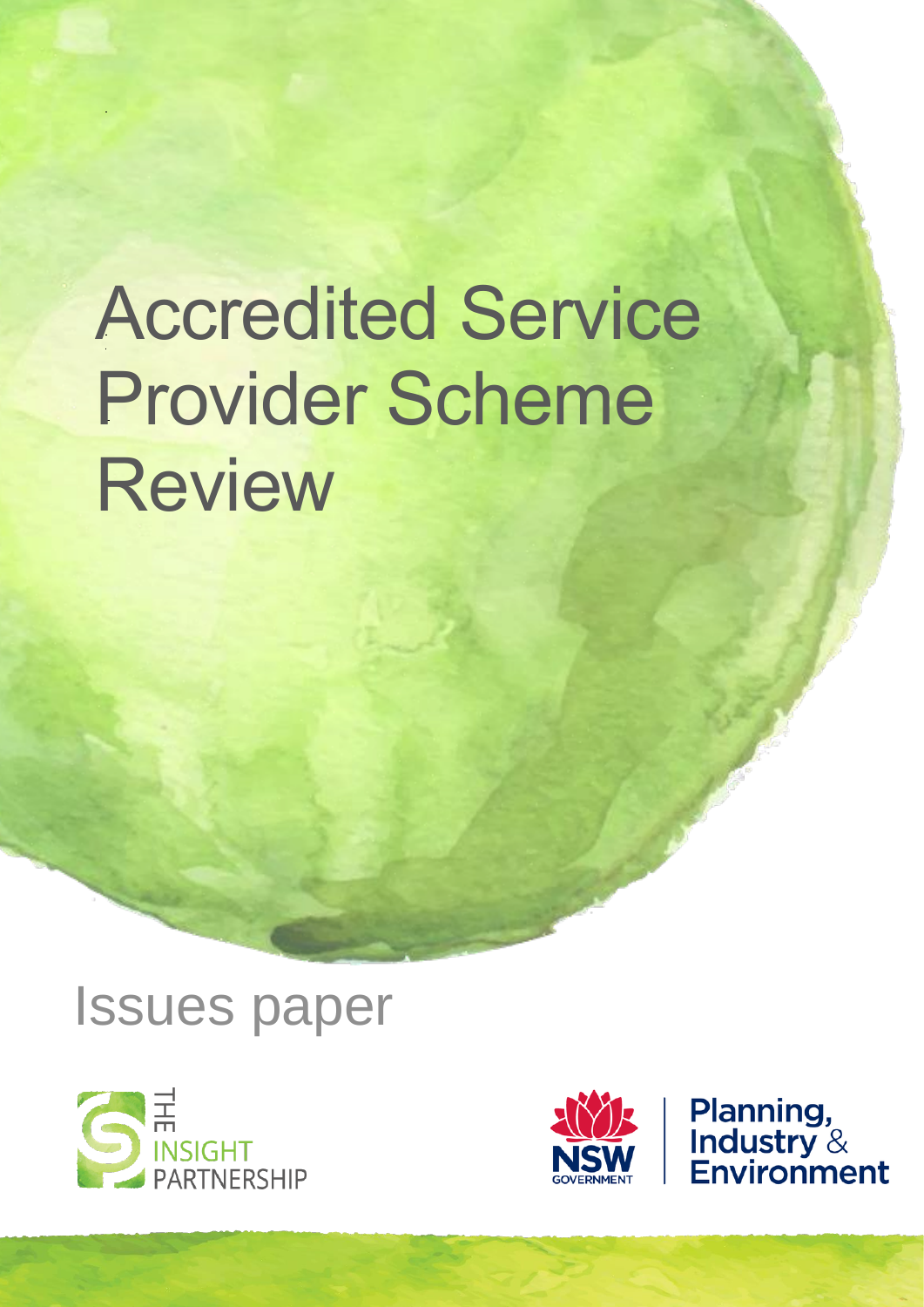## How to make a submission

The NSW Department of Planning, Industry and Environment is seeking feedback on the Accredited Service Provider Scheme Review: Issues Paper.

Send submissions by email to: asp.consultation@planning.nsw.gov.au

Submissions must be received by 11:59 pm **6 August 2021**.

Submissions may be made publicly available. If you do not want your personal details released, please indicate this clearly in your submission.

More information on the review is available at<https://energy.nsw.gov.au/asp-scheme-review>

## DISCLAIMER

This report was prepared by The Insight Partnership in good faith exercising all due care and attention, but no representation or warranty, express or implied, is made as to the relevance, accuracy, completeness or fitness for purpose of this document in respect of any particular user's circumstances. Users of this document should satisfy themselves concerning its application to, and where necessary seek expert advice in respect of, their situation. The views expressed within are not necessarily the views of the Department of Planning, Industry and Environment (DPIE) and may not represent DPIE policy.

© Copyright State of NSW and Department of Planning, Industry and Environment June 2021

> Maura Boland, Director Greg Davies, Director Lacy Barron, Associate Manager Terry Miller, Associate Technical Advisor

> > [www.insightpartnership.com.au](http://www.insightpartnership.com.au/)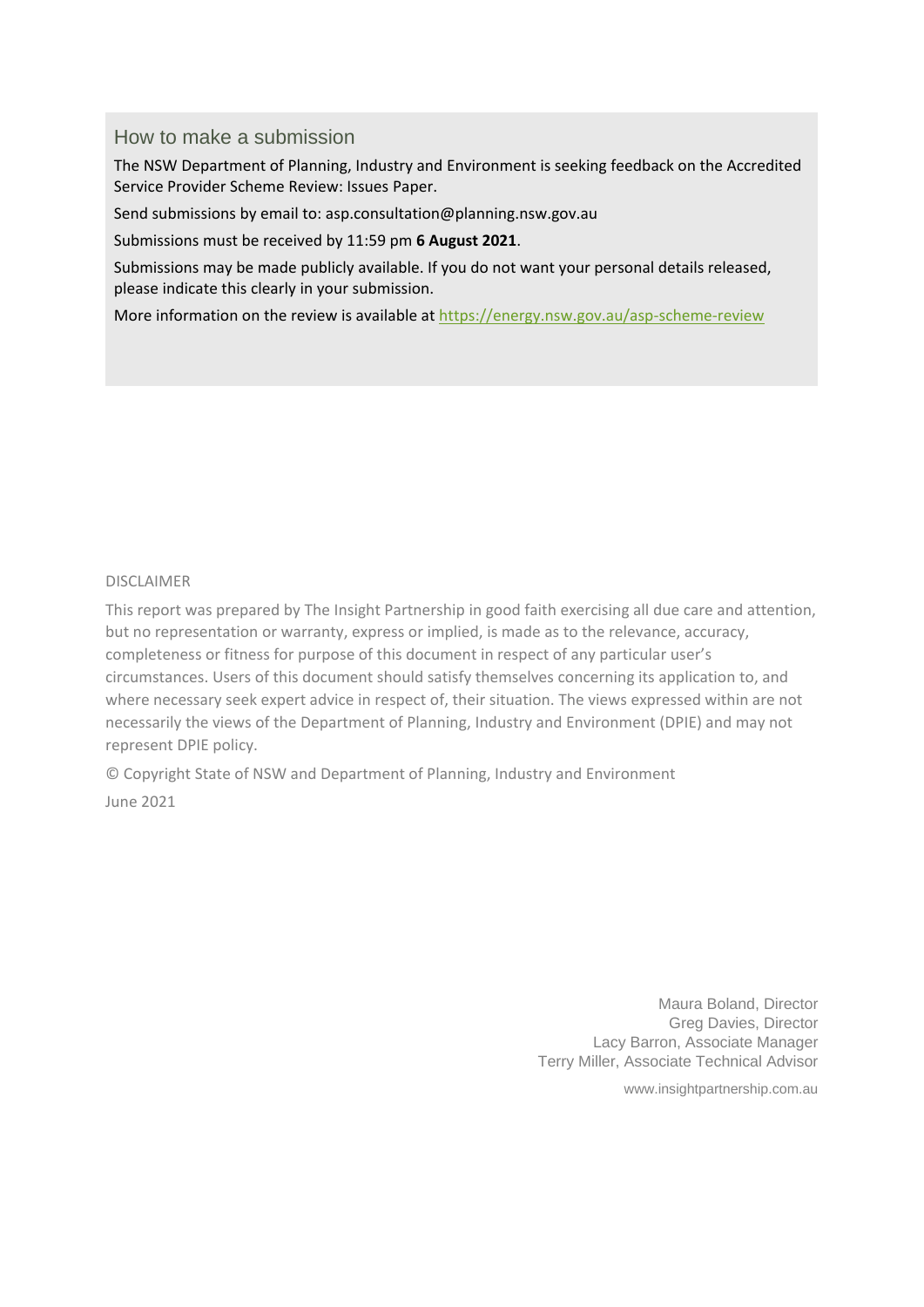# Contents

| $\mathbf{1}$   |     |  |  |  |  |
|----------------|-----|--|--|--|--|
|                |     |  |  |  |  |
|                | 1.1 |  |  |  |  |
|                | 1.2 |  |  |  |  |
|                | 1.3 |  |  |  |  |
| $\overline{2}$ |     |  |  |  |  |
|                |     |  |  |  |  |
|                | 2.1 |  |  |  |  |
|                | 2.2 |  |  |  |  |
|                | 2.3 |  |  |  |  |
| 3              |     |  |  |  |  |
|                |     |  |  |  |  |
|                | 3.1 |  |  |  |  |
|                | 3.2 |  |  |  |  |
|                | 3.3 |  |  |  |  |
|                | 3.4 |  |  |  |  |
|                | 3.5 |  |  |  |  |
| 4              |     |  |  |  |  |
|                |     |  |  |  |  |
|                | 4.1 |  |  |  |  |
|                | 4.2 |  |  |  |  |
| 5              |     |  |  |  |  |
|                |     |  |  |  |  |
|                | 5.1 |  |  |  |  |
|                | 5.2 |  |  |  |  |
|                | 5.3 |  |  |  |  |
|                | 5.4 |  |  |  |  |
|                | 5.5 |  |  |  |  |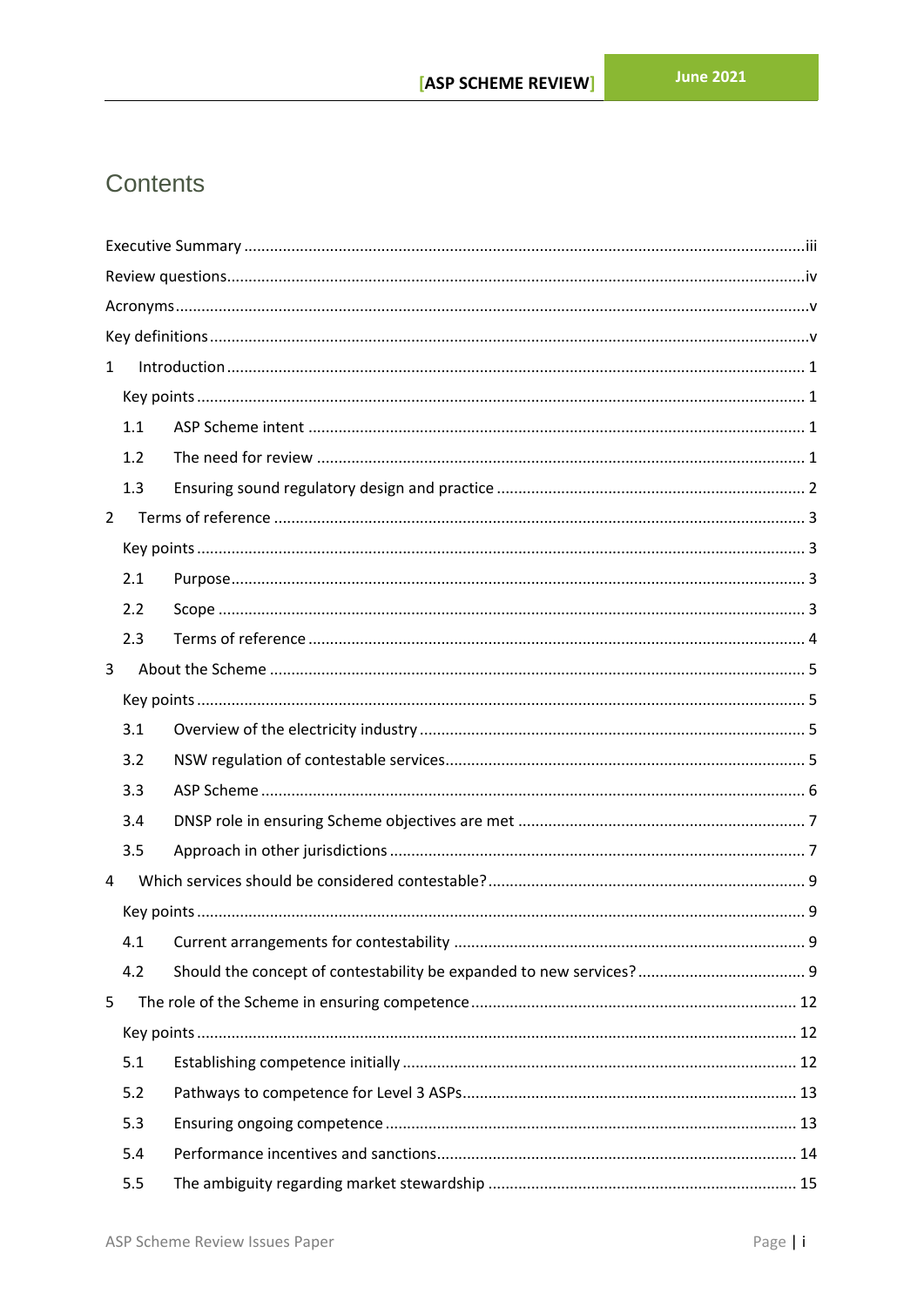| 6              |     |                                                                                |  |  |
|----------------|-----|--------------------------------------------------------------------------------|--|--|
|                |     |                                                                                |  |  |
|                | 6.1 |                                                                                |  |  |
|                | 6.2 |                                                                                |  |  |
| $\overline{7}$ |     |                                                                                |  |  |
|                |     |                                                                                |  |  |
|                | 7.1 |                                                                                |  |  |
|                | 7.2 |                                                                                |  |  |
|                | 7.3 |                                                                                |  |  |
| 8              |     | How can Scheme administration deliver improved outcomes and responsiveness? 20 |  |  |
|                |     |                                                                                |  |  |
|                | 8.1 |                                                                                |  |  |
|                | 8.2 |                                                                                |  |  |
| 9              |     |                                                                                |  |  |
|                |     |                                                                                |  |  |
| 10             |     |                                                                                |  |  |
|                |     |                                                                                |  |  |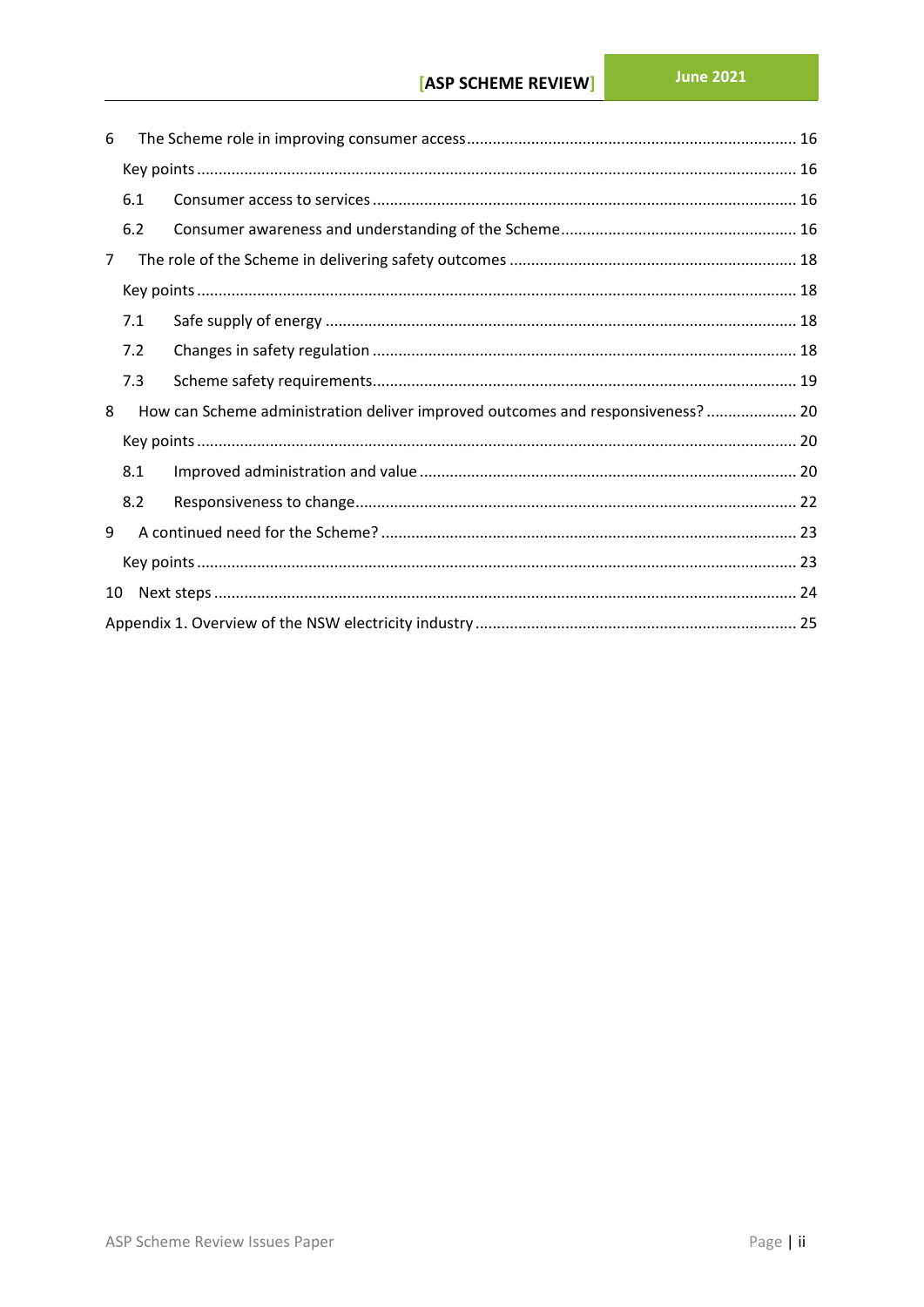# <span id="page-4-0"></span>Executive Summary

The Accredited Service Provider (ASP) Scheme is being reviewed to examine the continued need for the Scheme and to improve arrangements for contestable energy connection services.

The purpose of this Issues Paper is to outline likely issues and guide consultation. The Paper is based on scoping that included discussions with key industry stakeholders, review of formal documentation, review of documented issues raised in recent years and review of current administrative approaches.

The Scheme accredits organisations (Accredited Service Providers, or ASPs) to perform contestable work on the NSW electricity distribution network, giving consumers who need to connect to the network access to a competent and competitive market of service providers. This approach is unique in Australia. The Scheme was last formally reviewed in 2010; the current Review represents an opportunity to confirm the continued need for the Scheme and to address any limitations that may have emerged as a result of the changing operating environment.

The Terms of Reference for the Review comprise the following key questions:

- Does the current Scheme address its intended purpose of supporting contestable services?
- To what extent does the Scheme deliver against the objectives of competence, consumer access and safety?
- **What arrangements are needed to ensure the Scheme administration meets contemporary** customer service expectations?
- What arrangements are needed to ensure the Scheme is responsive to industry change, technological advancements and training updates into the future?

The scoping identified a range of issues which are represented in this Paper. Highlights include:

- Whether the services considered contestable should be expanded to include services other than those relating to connection (Section 4.2)
- The potential for enhanced pathways to becoming a Level 3 (Design) ASP (Section 5.2)
- How to best ensure the ongoing competence of ASPs and their Registered Employees (Section 5.3)
- How to best support end consumers both in accessing services and in their awareness of the role of the Scheme and the market it creates (Section 6)
- The unique role that the Scheme may play in ensuring safety, particularly given the role of IPART and Safe Work in this field (Section 7)
- How the Scheme may be updated to meet contemporary customer service expectations (Section 8.1)
- Ongoing approaches to ensure the Scheme stays current between reviews, including possible advisory mechanisms (Section 8.2).

The NSW Department of Planning, Industry and Environment is seeking feedback on the Accredited Service Provider Scheme Review: Issues Paper. This is the first public stage of the Review. The feedback from this stage will shape a Position Paper, which will undergo public consultation later in 2021.

All submissions to the Review should be received by 11:59 pm 6 August 2021 at asp.consultation@planning.nsw.gov.au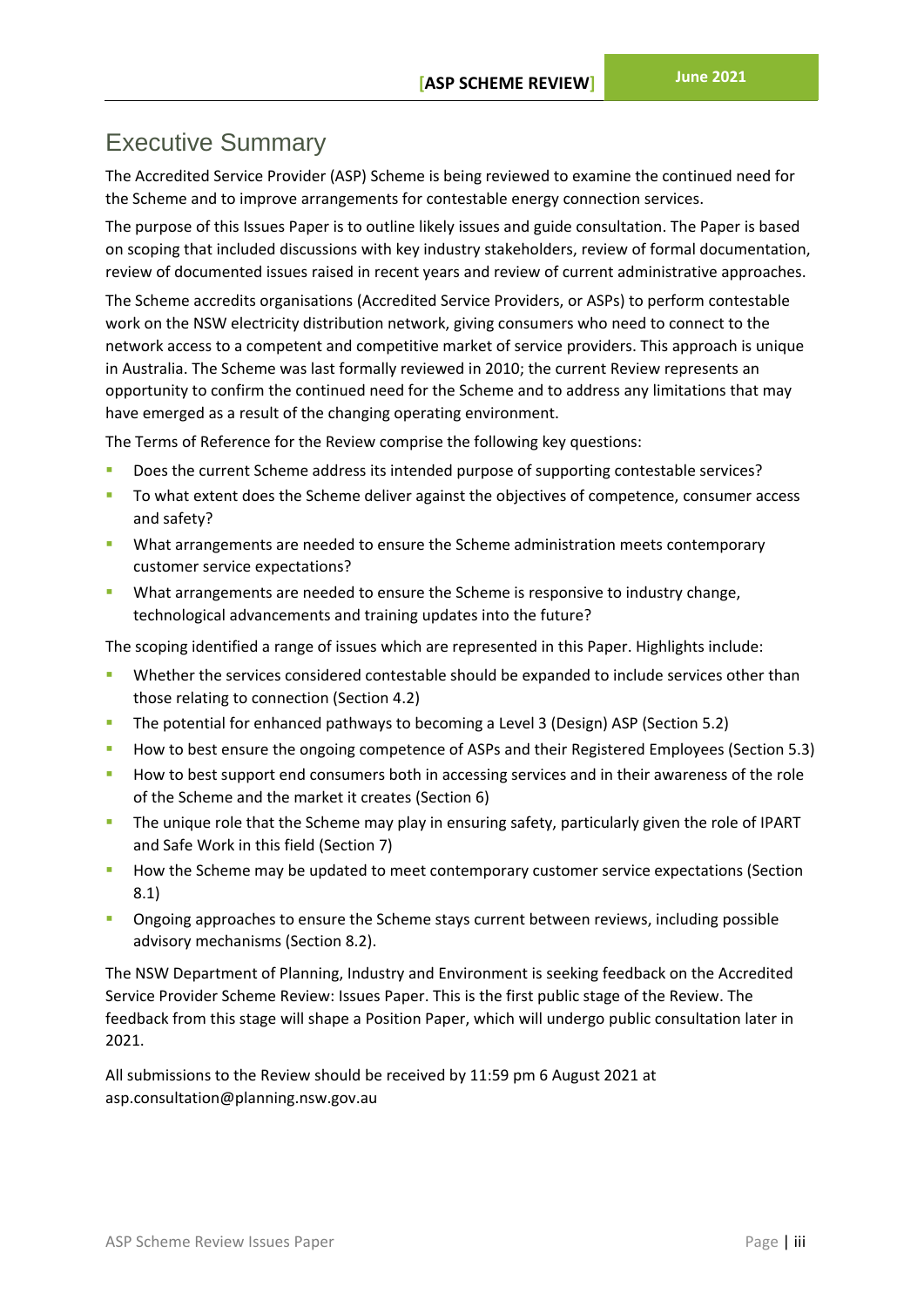## <span id="page-5-0"></span>Review questions

- 1. Is the current approach of providing examples rather than a definitive list of works acceptably clear?
- 2. Is there a need to revisit existing classes, for example Classes 1X and 2X, and, if so, how?
- 3. Should new classes of work, incorporating non-connection services, be added? If so, please provide tangible evidence as to why the service should be included. If not, why not?
- 4. If so, why should those classes be prescribed in the ASP Scheme rather than another mechanism such as mutual agreement?
- 5. How should current requirements for accreditation and individual registrations be improved?
- 6. Should the accreditation requirements for Level 3 ASPs be updated?
- 7. What might grading of Level 3 ASPs look like?
- 8. What pathways could assist in growing the market of Level 3 ASPs?
- 9. How should ongoing competency be demonstrated, for both ASPs and registered employees?
- 10. How should the performance incentives and sanctions be strengthened?
- 11. Who should be responsible for market stewardship activities such as support pathways, foreshadowing the skills and capabilities needed, intervening in areas of market failure and so on?
- 12. What market stewardship activities would best support the Scheme's objectives?
- 13. To what extent is the Scheme delivering improved timeliness and cost for consumers?
- 14. What, if anything, is getting in the way of good consumer outcomes?
- 15. How should information be best provided to end consumers (household and business)?
- 16. How could consumer awareness of the Scheme be improved?
- 17. What unique and additional value does the ASP Scheme provide over other safety regulation?
- 18. How can Scheme service delivery (e.g. guidance, system interface, timeframes) be improved for applicants as well as existing ASPs and registered employees?
- 19. How could the Scheme deliver better value for a) DNSPs b) the broader ASP market and c) end consumers?
- 20. Which approaches are most important?
- 21. What is the best approach to fund Scheme enhancements within a cost-recovery framework?
- 22. Which elements require review and how often?
- 23. What kind of advisory arrangements would ensure appropriate expert input?
- 24. Is the Scheme still necessary and why?
- 25. Should the Scheme be delivered through a mechanism other than Government?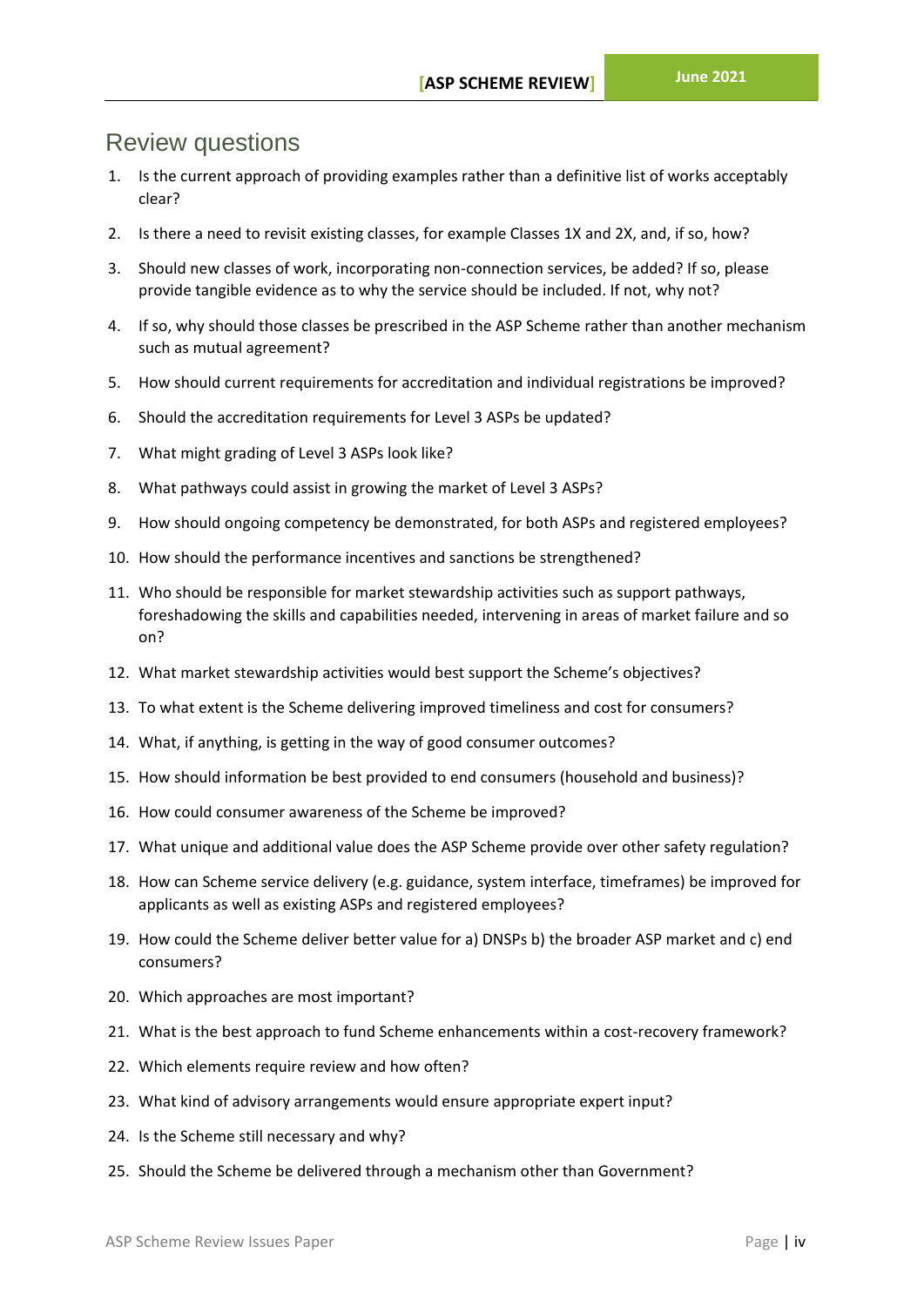# <span id="page-6-0"></span>Acronyms

| <b>AER</b>   | Australian Energy Regulator                                                                 |  |  |  |
|--------------|---------------------------------------------------------------------------------------------|--|--|--|
| <b>ASP</b>   | Accredited Service Provider                                                                 |  |  |  |
| <b>DNSP</b>  | Distribution Network Service Provider ('Distributor')                                       |  |  |  |
| <b>DPIE</b>  | NSW Department of Planning, Industry and Environment (includes the<br>Department of Energy) |  |  |  |
| <b>IPART</b> | Independent Pricing and Regulatory Tribunal (NSW)                                           |  |  |  |
| <b>MOU</b>   | Memorandum of Understanding                                                                 |  |  |  |
| <b>NECA</b>  | <b>National Electrical Contractors Association</b>                                          |  |  |  |
| <b>NERS</b>  | National Electricity Registration Scheme (UK)                                               |  |  |  |
| <b>PDF</b>   | <b>Portable Document Format</b>                                                             |  |  |  |
| <b>RTO</b>   | Registered Training Organisation                                                            |  |  |  |

# <span id="page-6-1"></span>Key definitions

| <b>Consumer</b>    | End user; person or organisation that is connected to the electricity network by<br>the work of ASPs                                                                                                                          |  |
|--------------------|-------------------------------------------------------------------------------------------------------------------------------------------------------------------------------------------------------------------------------|--|
| Participant        | Individual or organisation that is covered within the scope of the Scheme.<br>Includes applicants for accreditation, Accredited Service Providers and<br><b>Registered Employees</b>                                          |  |
| <b>Stakeholder</b> | Individual or organisation with an interest in the design and operation of the<br>Scheme. Includes DNSPs, industry bodies (NECA), Registered Training<br>Organisations, other regulatory bodies and other Government agencies |  |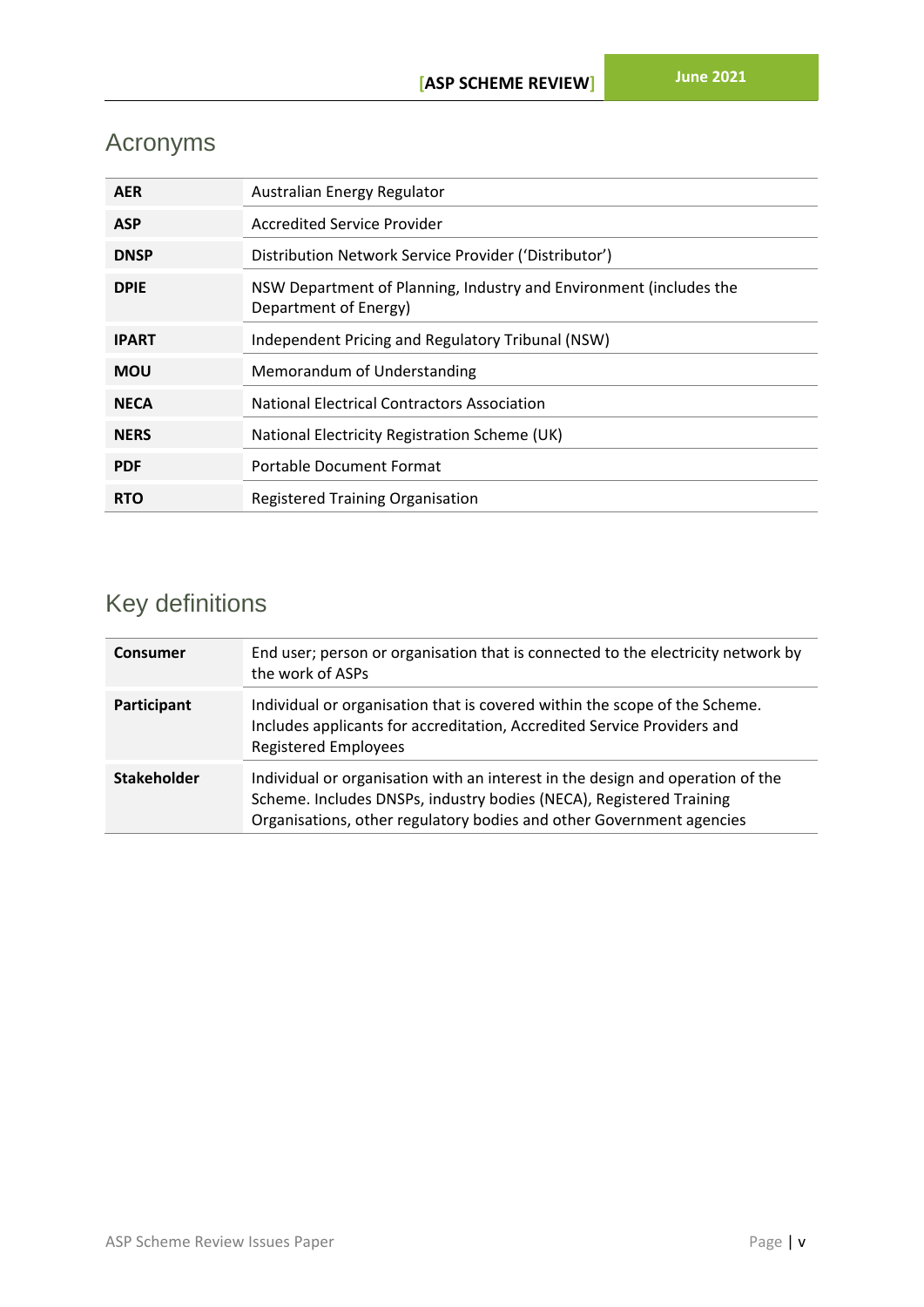# <span id="page-7-0"></span>1 Introduction

## <span id="page-7-1"></span>Key points

- **EXP** The ASP Scheme was introduced to support contestable work on the NSW electricity distribution network, with an aim to ensure competence and safety of work and improve services to consumers.
- **E** The Scheme was last formally reviewed in 2010. Industry changes, policy expectations, good practice and requests from Scheme participants and stakeholders have driven the approach to this Review.
- The Review is a key step in ensuring sound regulatory design and practice.

## <span id="page-7-2"></span>1.1 ASP Scheme intent

The ASP Scheme was introduced in 1995 to provide consumers who need to connect to the distribution network with access to a competent and competitive market of service providers. Before the Scheme was introduced, access to such services was solely via the monopoly Distribution Network Service Provider (DNSP) or predecessor/s. Through the Scheme, these contestable services must meet both consumer objectives and protect the network assets owned by DNSPs. Consumer choice and competition in the supply of electricity is a fundamental plank of the broader legislative framework for energy supply.

While there are no currently stated Scheme objectives, the Scheme intent, coupled with instruments such as the legislation and regulations, imply the following objectives:

| <b>Contestability</b>     | Contestability of the works needed to connect consumers to the network assets,<br>supporting an ongoing market that provides those works. |  |
|---------------------------|-------------------------------------------------------------------------------------------------------------------------------------------|--|
| Competence                | The competence of organisations and individual workers who provide those<br>services is essential for effective and safe works.           |  |
| <b>Consumer</b><br>access | Access by consumers to timely and competitively-priced services that meet<br>needs.                                                       |  |
| <b>Safety</b>             | Safe works protect people (consumers and workers), the consumer and network<br>assets, and the reliability of the connection.             |  |

## <span id="page-7-3"></span>1.2 The need for review

The last review of the Scheme was in 2010<sup>i</sup>. The review noted the significant maturing of the market for electricity distribution network services since the Scheme was introduced, with an increase in the volume of contestable work and the number of service providers. That review focused on ensuring that the arrangements supporting contestability and the scope of contestable works were safetyfocused, effective, efficient and appropriate.

The trends observed in the 2010 Review have continued through to today. At the time of the 2010 review, the value of contestable works was estimated at \$300 million. While there is no publicly

<sup>&</sup>lt;sup>i</sup> Review of contestable services on the New South Wales electricity network: Final report July 2010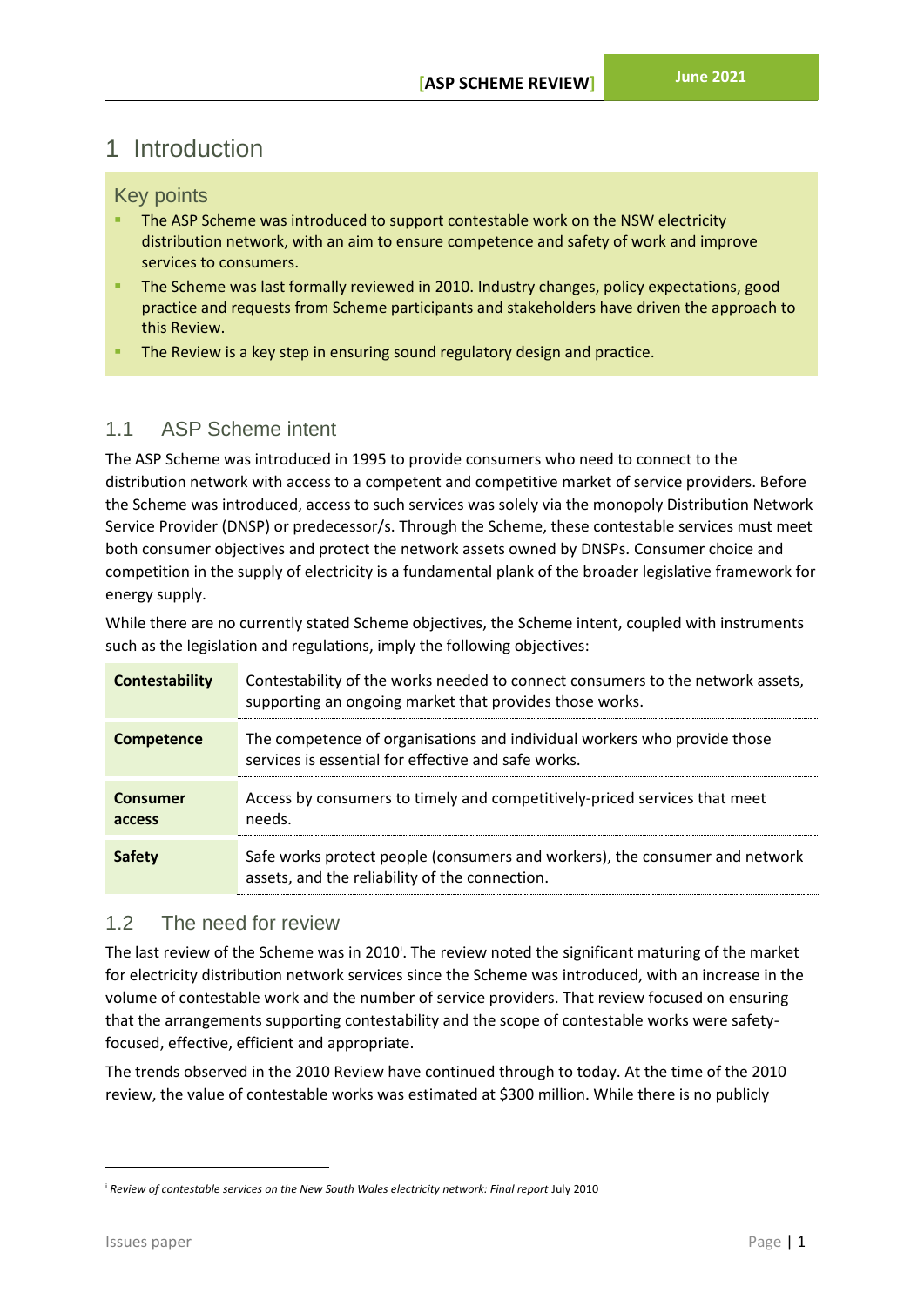available data, our discussions with DNSPs have estimated the current value of works at closer to \$1 billion.

In the period since the 2010 review, the most notable change has been introduced by the Australian Energy Regulator (AER), which is responsible for setting and implementing a significant component of the regulatory framework for the industry. The AER has introduced rules for ringfencing operations of DNSPs such that connection services can only be delivered by an entity separate from the DNSP, and that the DNSP must treat all suppliers equally.

There have also been several significant policy changes that affect the Scheme across the last decade or so, and are more sharply apparent than at the time of the previous review. Two of particular importance are the significant shifts that have happened across Australian businesses regarding their safety management, backed by a marked change in safety regulation, and the strong focus on customer service of the NSW Government which has shaped consumer expectations. These shifts have changed the landscape in which the Scheme is delivered.

A significant influence on the need for review was the ongoing engagement between DPIE and industry stakeholders, many of whom were concerned to preserve the value of the Scheme by bringing it up to date.

## <span id="page-8-0"></span>1.3 Ensuring sound regulatory design and practice

The Review will keep the principles of sound regulatory design and practice at the forefront of assessing issues. Those principles<sup>ii</sup> include:

| <b>Clarity of</b><br>objectives           | There are clear objectives that guide the design and operation of the regulatory<br>activity.                                                                                                                                                                                      |  |
|-------------------------------------------|------------------------------------------------------------------------------------------------------------------------------------------------------------------------------------------------------------------------------------------------------------------------------------|--|
| <b>Efficiency</b>                         | The design delivers the necessary protections at the lowest overall cost to<br>government and participants                                                                                                                                                                         |  |
| <b>Role clarity and</b><br>accountability | Each player in the regulatory system has clear and distinct roles; accountabilities<br>are clear                                                                                                                                                                                   |  |
| <b>Transparency</b>                       | The requirements of the regulation and the results are clear to regulated parties<br>and to stakeholders                                                                                                                                                                           |  |
| <b>Predictability</b><br>and consistency  | Activities produce predictable and consistent outcomes for regulated parties<br>across time and place                                                                                                                                                                              |  |
| <b>Flexibility and</b><br>proportionality | The design is sufficiently flexible to allow regulators to adapt their approach to<br>ensure regulated parties can adopt efficient or innovative approaches to meeting<br>obligations; the approach is proportionate, fair and equitable in the way it treats<br>regulated parties |  |
| <b>Coherence</b>                          | The provisions and requirements are well-aligned with existing requirements in<br>related regulatory systems, thereby minimising gaps and overlaps                                                                                                                                 |  |
| <b>Adaptability</b>                       | The regulatory design has scope to evolve in response to changing circumstances<br>or new information on the regulatory system's performance                                                                                                                                       |  |

<sup>&</sup>lt;sup>ii</sup> Adapted from a range of sources including [Government Expectations for Good Regulatory Practice \(treasury.govt.nz\)](https://www.treasury.govt.nz/sites/default/files/2015-09/good-reg-practice.pdf) and OECD Best [Practice Principles on the Governance of Regulators -](https://www.oecd.org/gov/regulatory-policy/governance-regulators.htm) OECD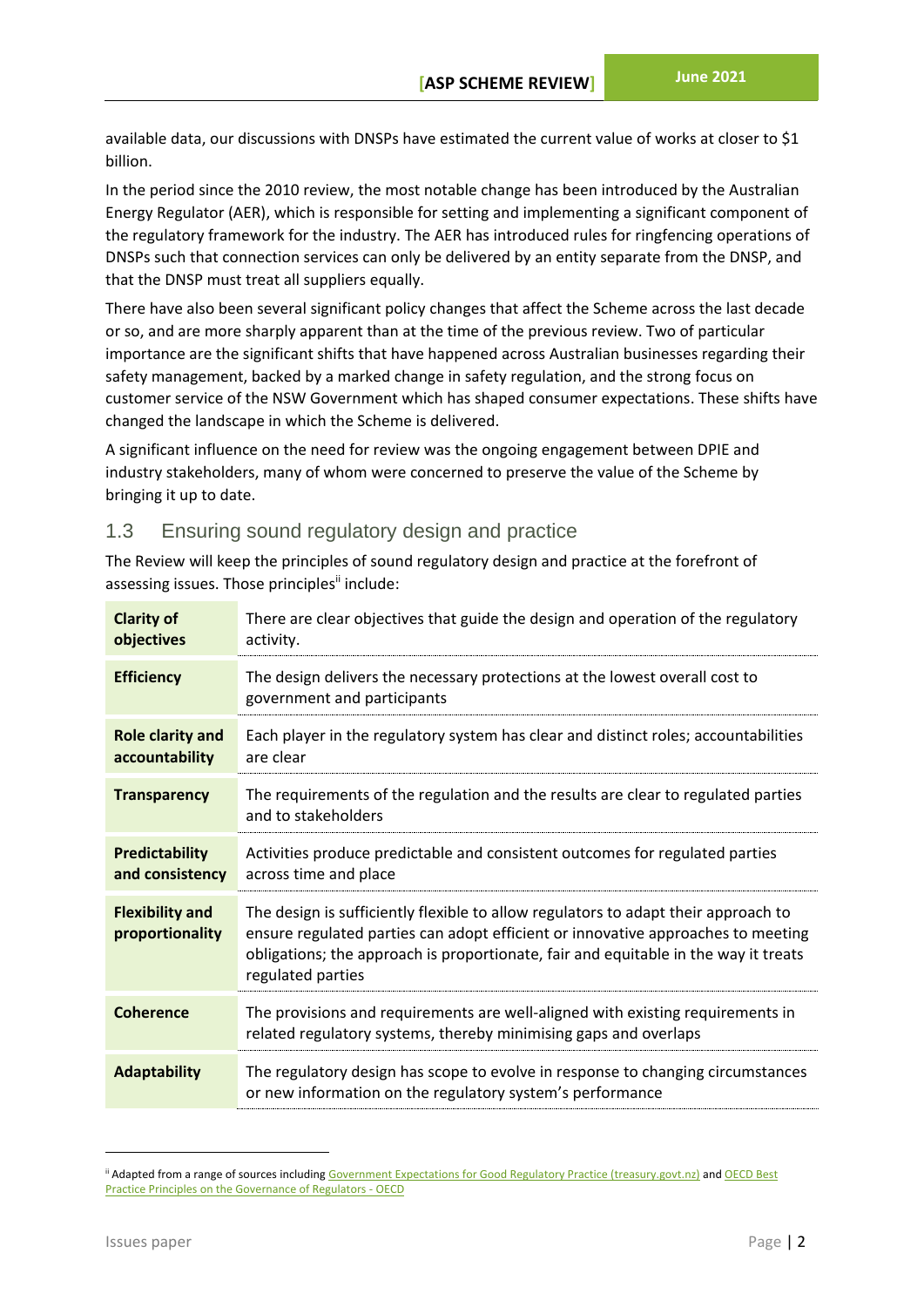# <span id="page-9-0"></span>2 Terms of reference

## <span id="page-9-1"></span>Key points

- The purpose of this Review is to examine the continued need for and arrangements to deliver contestable electricity connection services as regulated through the ASP Scheme.
- **EXTHIS ISSUES Paper is based on an initial scoping including consultation with key stakeholders, and** a review of current arrangements.
- **The Review will not investigate issues outside the ASP Scheme, such as matters of AER** jurisdiction.
- **EXECTE:** The Terms of Reference centre around the following key questions:
	- − Does the current Scheme address its intended purpose of supporting contestable services?
	- To what extent does the Scheme deliver against the objectives of competence, consumer access and safety?
	- − What arrangements are needed to ensure the Scheme administration meets contemporary customer service expectations?
	- − What arrangements are needed to ensure the Scheme is responsive to industry change, technological advancements and training updates into the future?

## <span id="page-9-2"></span>2.1 Purpose

The Review aims to examine the continued need for and arrangements to deliver contestable electricity connection services as regulated through the ASP Scheme. The Review will deliver recommendations to position the Scheme for optimum value now and into the future.

## <span id="page-9-3"></span>2.2 Scope

## **Approach**

This Issues Paper has been informed by initial scoping comprising:

- Consultation with key industry stakeholders, representing DNSPs, ASPs and end consumers
- Review of formal documentation that dictates the Scheme, including legislation, regulations and rules
- Review of documented issues raised by stakeholders in recent years regarding the Scheme
- Review of current administrative approaches.

The Issues Paper seeks to hear from industry stakeholders including DNSPs, ASPs, major project proponents, worker representatives and Registered Training Organisations (RTOs). The findings of consultation on the Issues Paper will shape a Position Paper. Consultation on the proposals in the Position Paper will inform the Review's final recommendations.

## **Exclusions**

Many players are involved in the achievement of contestability, competitiveness, safety, consumer outcomes and protection of network assets. Scoping consultations identified a range of issues that are the responsibility of others, such as the AER and Safe Work. The Review will consider the way the Scheme interacts with those players, but it will not investigate issues outside the domain of the Scheme.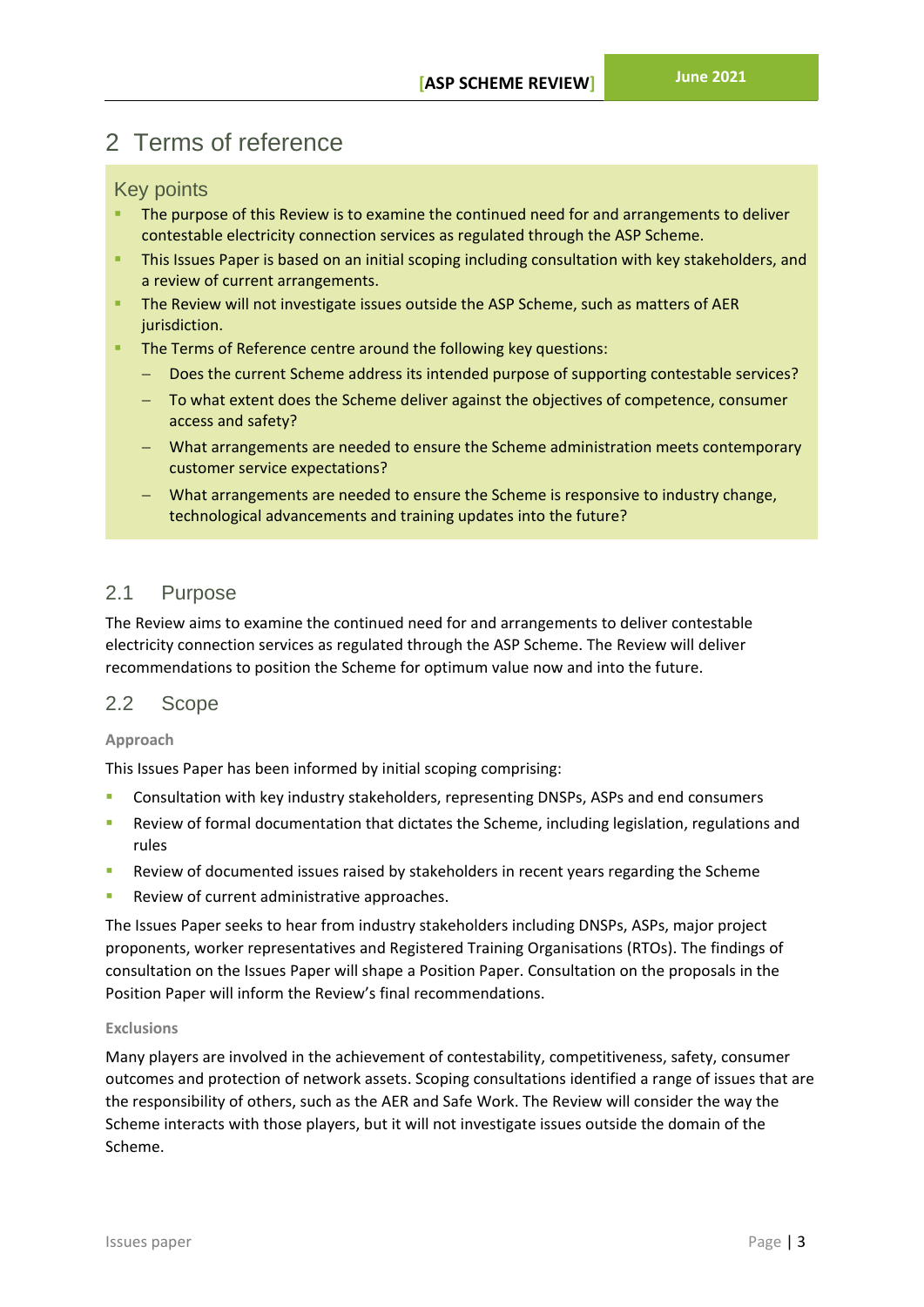## <span id="page-10-0"></span>2.3 Terms of reference

The Review will explore whether the Scheme should be retained as is, modified or removed. Within that context, the key questions for the Review are as follows.

**Does the current Scheme address its intended purpose of supporting contestable services?**

- To what extent is there still a need for a Scheme to deliver on the identified objectives?
- Is the Scheme achieving its goal of creating a competitive environment for contestable services?

**To what extent does the Scheme deliver against the objectives of competence, consumer access and safety?**

- What services should be considered contestable?
- Should the concept of contestability be expanded to new services?
- To what extent is the Scheme delivering against its accreditation competence objectives, both at the point of entry to the Scheme and during the ongoing operations of ASPs and registered employees?
- Are the qualifications and training for Registration appropriate?

**What arrangements are needed to ensure the Scheme administration meets contemporary customer service expectations and is responsive to industry change, technological advancements and training updates into the future?**

- How can Scheme delivery be improved to better meet Scheme participant expectations including aspects such as timeliness, support and data platforms?
- Can the Scheme offer improved value to consumers and stakeholders?
- How can the Scheme remain responsive to change?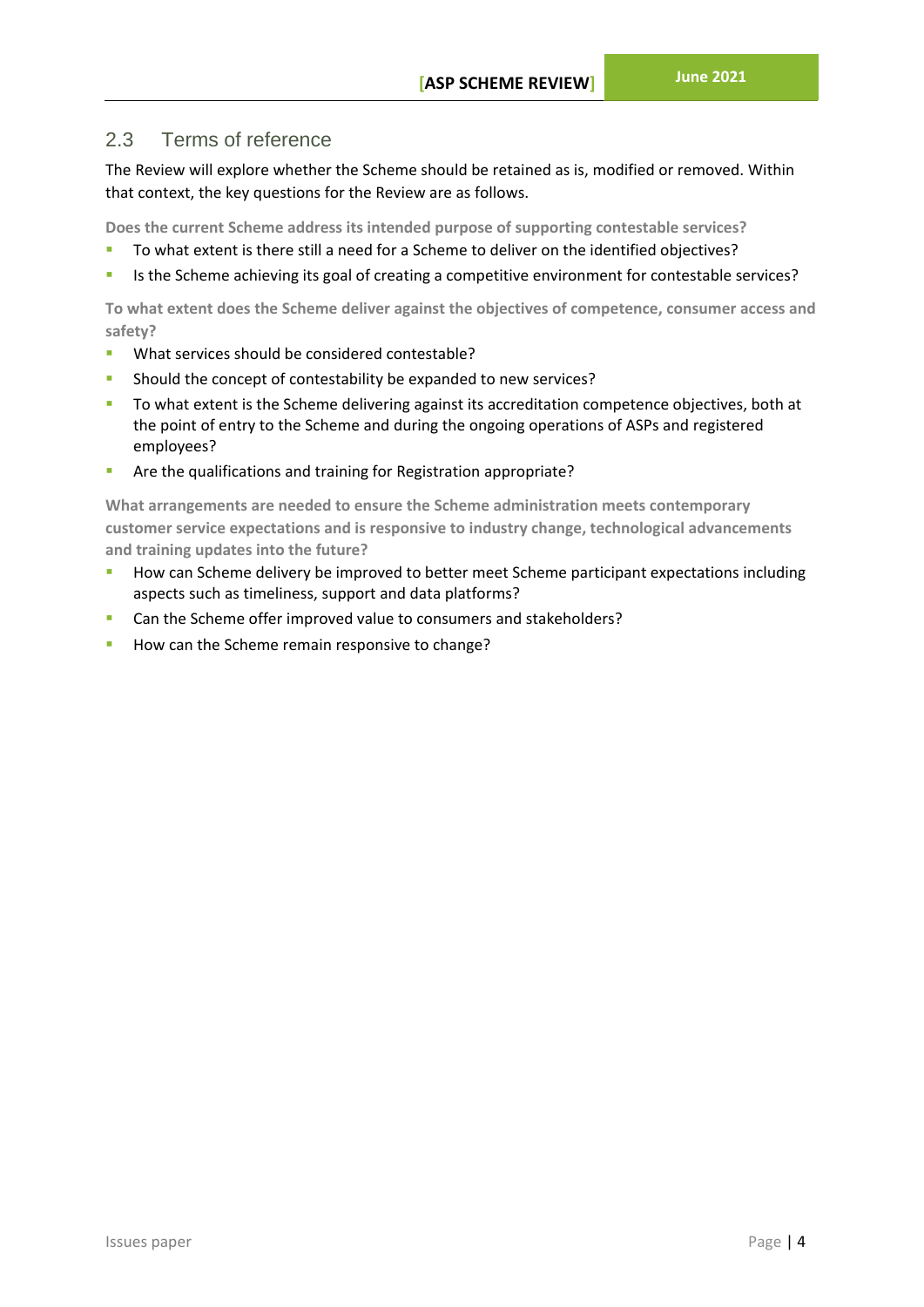# <span id="page-11-0"></span>3 About the Scheme

## <span id="page-11-1"></span>Key points

- The NSW electricity industry comprises generation, transmission, distribution and retail, with the Scheme focusing on services through which end consumers are connected to network assets
- **EXTED The arrangements for regulation of contestable services are set out in legislation, regulations** and the Scheme Rules
- **The Scheme accredits businesses and registers individuals, with the Rules defining the levels** and classes of work, the qualifications required to perform works and the application and assessment processes.
- **EXPOSED 2018 INSPS also play an integral role in ensuring competence and safety outcomes through** authorisation, inspection and suspension activities.
- **The Scheme is unique in Australia.**

## <span id="page-11-2"></span>3.1 Overview of the electricity industry

The NSW electricity industry has four elements:

| <b>Generation</b>   | Systems that change raw energy into electricity at power stations. Electricity<br>generators operate in the National Electricity Market.                                                                                                                              |  |
|---------------------|-----------------------------------------------------------------------------------------------------------------------------------------------------------------------------------------------------------------------------------------------------------------------|--|
| <b>Transmission</b> | Operation of the high voltage grid that connects generators and bulk supply points<br>to distribution networks                                                                                                                                                        |  |
| <b>Distribution</b> | Movement of electricity from bulk supply points to business and households.<br>Distribution Network Service Providers are monopoly providers licenced by the<br>NSW Government; they own the poles, wires, cables and substations that<br>comprise the network assets |  |
| Retail              | Suppliers purchase electricity from the National Electricity Market and<br>competitively sell electricity to end consumers (businesses and households)                                                                                                                |  |

The ASP Scheme focuses on services that connect end consumers to the network, also known as contestable services. The consumer pays for the cost of these services.

Appendix [1. Overview of the NSW electricity industry](#page-31-0) has a full description of the NSW electricity industry.

## <span id="page-11-3"></span>3.2 NSW regulation of contestable services

The key elements of the NSW regulatory framework are as follows.

| Legislation        | The Electricity Supply Act 1995 (NSW) (the Act) sets the framework for regulation,<br>in enabling contestable services and requiring that any person performing<br>contestable network services be accredited. |
|--------------------|----------------------------------------------------------------------------------------------------------------------------------------------------------------------------------------------------------------|
| <b>Regulations</b> | The Electricity Supply (Safety and Network Management) Regulation 2014 (the<br>Regulation) sets out accreditation requirements                                                                                 |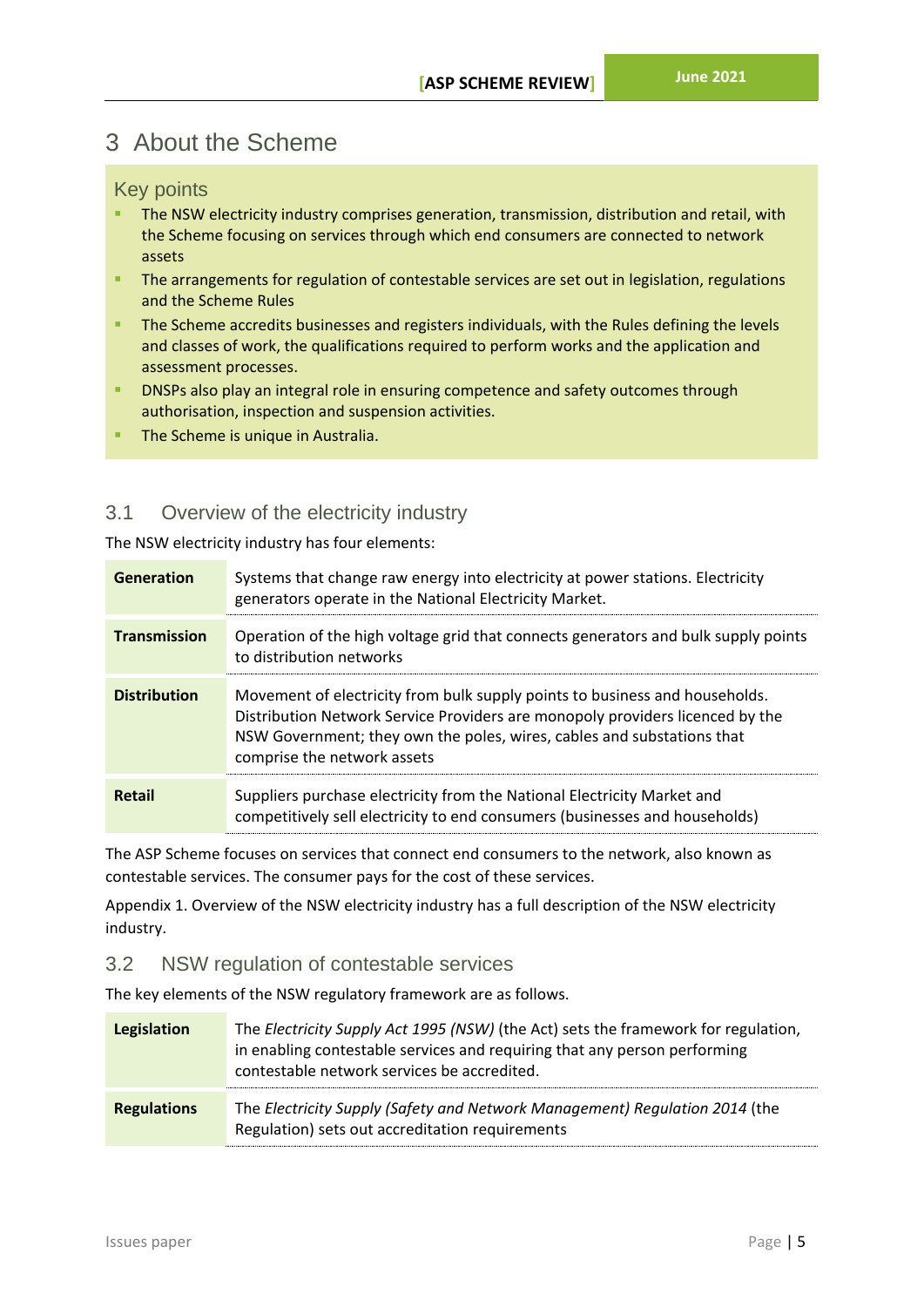| <b>Scheme Rules</b>        | The accreditation requirements are given effect in the Scheme Rules: NSW<br>Accredited Service Provider (ASP). The Rules provide the classes of contestable<br>services, eligibility requirements, evidence requirements and fees.                                                       |
|----------------------------|------------------------------------------------------------------------------------------------------------------------------------------------------------------------------------------------------------------------------------------------------------------------------------------|
| <b>Application</b><br>form | The application form s5 includes 12 undertakings to which the applicant must<br>agree, including to only undertake contestable work for which accreditation is<br>held, to comply with all requirements, to maintain records and to agree to<br>exchange of information, amongst others. |

In addition, there was a *Code of Practice for Contestable Works* in the past; this gradually fell out of use and has no current status.

Key national elements are:

- The Australian Energy Regulator (AER) is responsible for DNSP economic regulation
- The National Electricity Law and Rules set out the role of the AER.

Appendix [1. Overview of the NSW electricity industry](#page-31-0) has a full description of regulatory arrangements.

## <span id="page-12-0"></span>3.3 ASP Scheme

The Legislation makes provision for the accreditation of both natural persons and bodies corporate. In practice the ASP Scheme accredits businesses and registers individuals as competent to work on contestable services. The Scheme defines the types of work that can be performed (Levels and Classes), the qualifications required to perform those works and sets the grades that determine the fees paid for inspections by DNSPs, as well as the application and assessment process for accreditation and registration.

Following are the key elements of the Scheme:

| <b>Accreditation</b><br>of businesses                                                                                                       | Businesses that meet requirements around competence, safety and insurance can<br>become accredited to do contestable services. Once accredited, they become<br>known as ASPs. Accreditation is renewed annually.                                                       |
|---------------------------------------------------------------------------------------------------------------------------------------------|------------------------------------------------------------------------------------------------------------------------------------------------------------------------------------------------------------------------------------------------------------------------|
| Each ASP is accredited for specific types of work, known as levels. The levels do<br>Levels<br>not imply competence but specify work types. |                                                                                                                                                                                                                                                                        |
| <b>Classes of</b><br>work                                                                                                                   | Each ASP is accredited for specific classes of work requiring relevant expertise<br>within each level. Where expertise is extended, they can apply to be accredited for<br>additional classes.                                                                         |
| Grade                                                                                                                                       | Each ASP is graded. Grading implies level of competence and results in a benefit of<br>reduced inspection fees by DNSPs. ASPs can apply to be regraded where there is<br>evidence of increased competence.                                                             |
| <b>Registration</b><br>of individuals                                                                                                       | All personnel that conduct contestable works must be registered. They need to<br>demonstrate competence, typically through their qualifications or completion of<br>training requirements. Registration does not need to be renewed.                                   |
| <b>Suspension or</b><br>cancellation                                                                                                        | Accreditation can be cancelled for various reasons including no longer being<br>competent to provide the class of services for which accreditation was granted,<br>contravention of the conditions of the accreditation or no longer being a fit and<br>proper person. |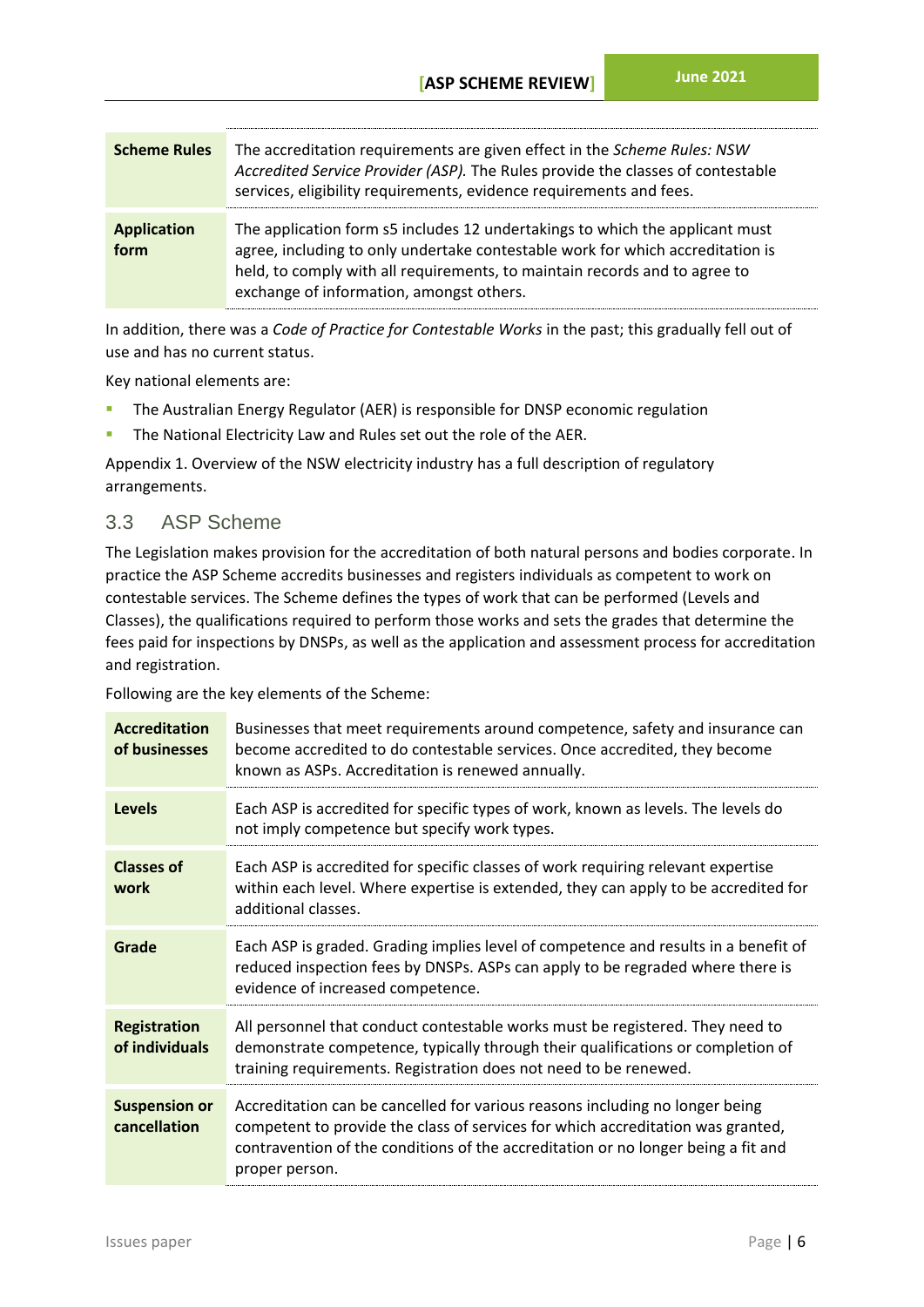| <b>Review of</b><br>decisions | Decisions around accreditation (refusals, imposing or varying conditions,<br>suspension or cancellation) can be reviewed.                                                         |
|-------------------------------|-----------------------------------------------------------------------------------------------------------------------------------------------------------------------------------|
| Fees and<br>charges           | Businesses and individuals pay fees for accreditation, renewal of accreditation,<br>reclassification, regrading and registration. These fees fund the Scheme's<br>administration. |
| <b>Public lists</b>           | The Scheme provides to the public up-to-date details of persons accredited to<br>provide any class of contestable services.                                                       |

<span id="page-13-2"></span>*Table 1 Levels and Classes of Accreditationiii*

| Level<br><b>Class</b>     | <b>Level 1: Construction of</b><br>network assets | Level 2: Service work/<br>connection services                                                         | Level 3: Design of<br>network services  |
|---------------------------|---------------------------------------------------|-------------------------------------------------------------------------------------------------------|-----------------------------------------|
|                           |                                                   |                                                                                                       |                                         |
| A                         | Overhead                                          | Disconnect and Reconnect                                                                              | Overhead electricity<br>reticulation    |
| B                         | Underground paper lead<br>and Polymeric           | Underground service conductor                                                                         | Underground electricity<br>reticulation |
|                           | Underground polymeric<br>only                     | Overhead service conductors                                                                           |                                         |
| D                         | N/A                                               | <b>Energising Network Operator</b><br>service equipment including<br>service protection devices/fuses |                                         |
| $\boldsymbol{\mathsf{X}}$ | Non-electrically qualified                        | Non-electrically qualified                                                                            |                                         |

## <span id="page-13-0"></span>3.4 DNSP role in ensuring Scheme objectives are met

DNSPs also play an integral role in ensuring competence and safety outcomes through the following elements:

| <b>Authorisation</b> | As DNSPs are responsible for the network assets, each DNSP authorises ASPs and<br>registered employees to work on their network assets. This typically involves<br>training in safety and operating procedures. |
|----------------------|-----------------------------------------------------------------------------------------------------------------------------------------------------------------------------------------------------------------|
| <b>Inspection</b>    | DNSPs are required to inspect works by ASPs and registered employees. The rate<br>of inspection and the fee imposed is determined by the ASP Grade.                                                             |
| <b>Suspension</b>    | Where the DNSP identifies concerns as a result of repeated failures to comply with<br>requirements, it can suspend registered employees or ASPs.                                                                |

## <span id="page-13-1"></span>3.5 Approach in other jurisdictions

Other jurisdictions in Australia have not identified that connection services must be contestable works nor have they put in place an accreditation system for service providers to undertake contestable works. DNSPs perform connection services directly, citing safety reasons. Some DNSPs, however, have

iii Refer to Scheme Rules for full details.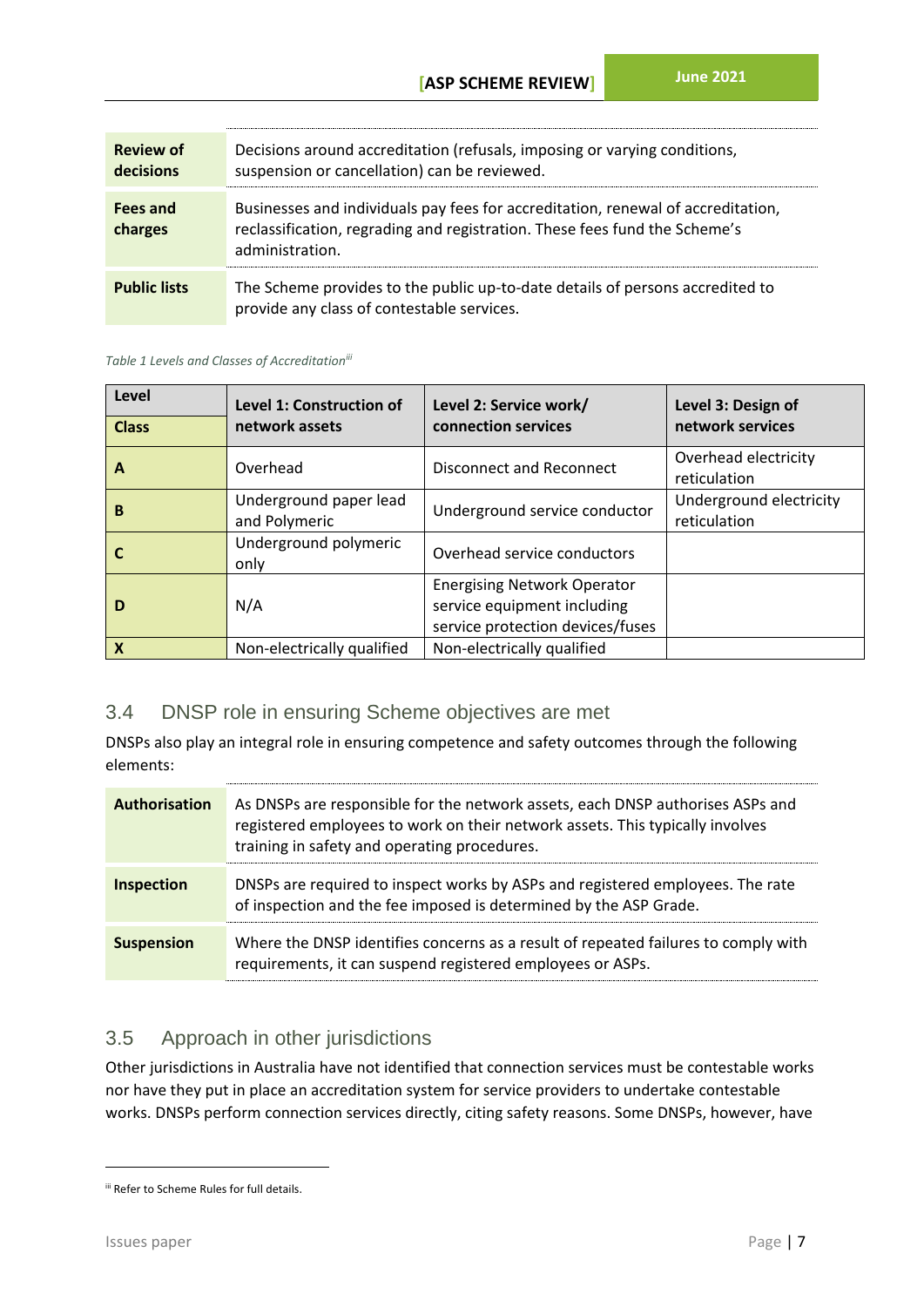identified that limited works on or near their networks will be contestable. These DNSPs allow for tenders or, in some instances, the DNSP runs a pre-qualification scheme.

In Victoria there is no requirement for connection services to be contestable, and the DNSPs have different connection policies and contestability policies. Jemena, for example, does not allow connection services to be contestable, but has put in place an accreditation process for providers to perform some contestable works:

- design and construction of connection assets
- network extensions
- real estate developments.

SA Power Networks does not allow connections as contestable works, but has identified some components that may be contestable in larger industrial, commercial, or residential developments. Contestable components may include works that:

- *can be constructed in isolation from the existing distribution network and this construction does not adversely impact the security, safety and reliability of the existing network and customers*
- will initially be used only to supply the connection applicant.

SA Power Networks advises the consumer which elements of the work are contestable and if the consumer decides to proceed with a third-party provider, SA Power Network prepares the technical specification for the works.

In England and Northern Ireland, competition has been introduced into the energy market and a thirdparty professional services company, Lloyd's Register, administers the National Electricity Registration Scheme (NERS) on behalf of the distributors. Lloyd's Register assesses applicants in relation to legislative, safety, quality, environmental, competency, and technical issues. The requirements for registration are established by a Scheme Advisory Panel made up of network representatives.

These NERS providers, known as Independent Connection Providers, are then qualified to undertake connection services on the network, except design of alterations to the existing network. NERS incorporates a second-tier scheme for civil contractors that are supervised by ICPs to undertake limited works such as excavation, cable laying and backfill.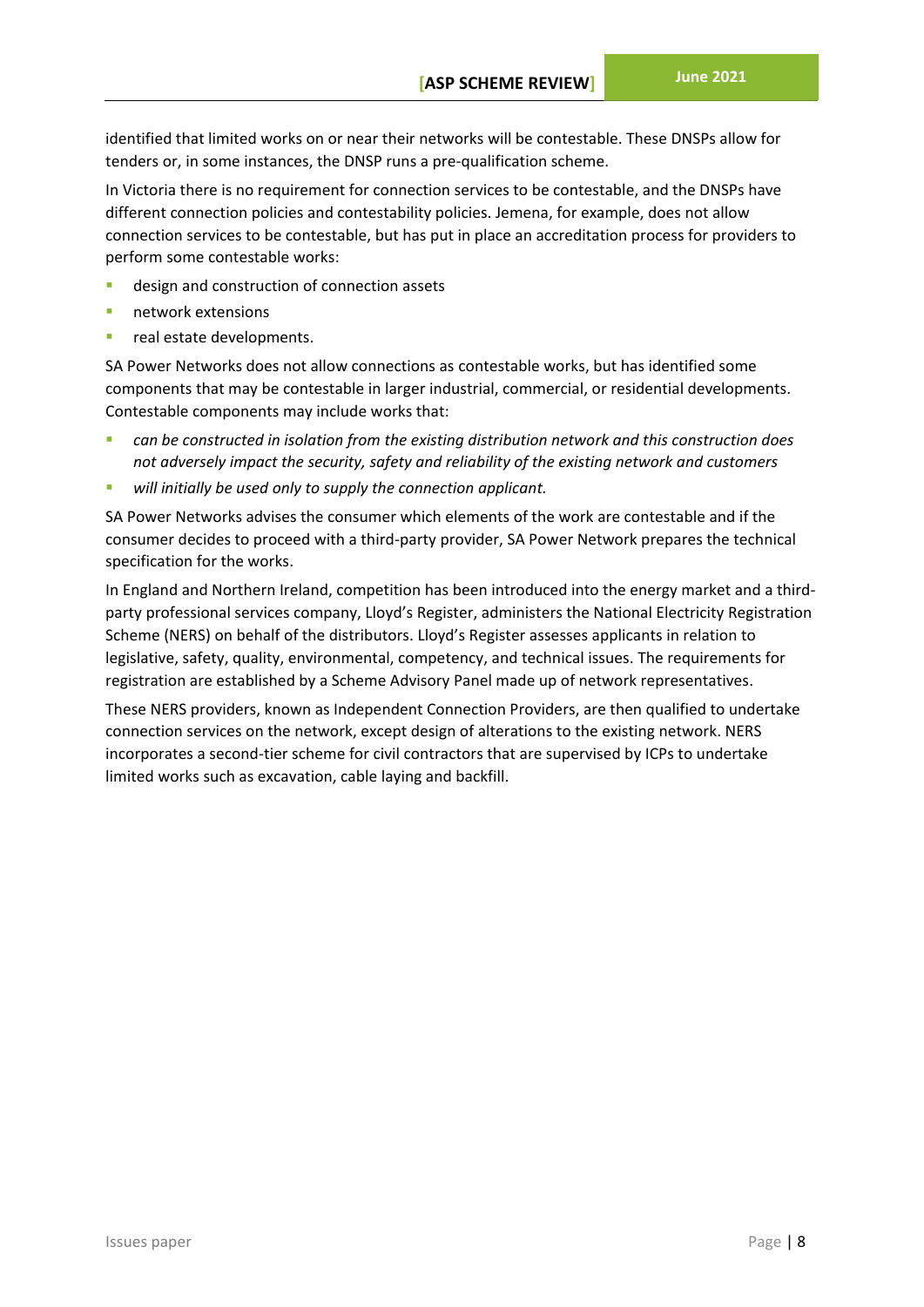# <span id="page-15-0"></span>4 Which services should be considered contestable?

## <span id="page-15-1"></span>Key points

Current arrangements define contestable services in the context of consumer connection services. This section considers:

- The current arrangements for contestability, including whether the existing classes need to be revisited
- Whether there is a case to expand the classes of contestable services beyond consumer connection services.

## <span id="page-15-2"></span>4.1 Current arrangements for contestability

The Act establishes the concept of contestable network services in the context of consumer connection services, defining them as:

- (*a) a service provided for the purpose of complying with a requirement imposed by a distributor under this Division, and*
- *(b) any other distribution service (within the meaning of the National Electricity Rules) prescribed by the regulations*

The Classes of contestable network services are defined in Part 2 of the Scheme Rules (see [Table 1](#page-13-2) [Levels and Classes of Accreditation](#page-13-2) for the overall classification). Within each class there is a description and examples. For example, Class 1A is categorised as: Overhead – work on or near the overhead electricity network. The examples provided include pole erection, tower construction, conductor stringing and tensioning, street lighting works comprising pole erection, stringing of conductors and luminaire erection and substation construction. These examples are illustrative and not exhaustive, leaving some possibility of confusion as to what is definitively included in each class. Initial scoping discussions identified a particular concern that Classes 1X and 2X, which accredit nonelectrically qualified ASPs, were potentially subject to abuse through permitting non-competent people on site.

## **Question:**

- 1. Is the current approach of providing examples rather than a definitive list of works acceptably clear?
- 2. Is there a need to revisit existing classes, for example Classes 1X and 2X, and, if so, how?

## <span id="page-15-3"></span>4.2 Should the concept of contestability be expanded to new services?

Scoping strongly suggested that there was support for expanding the type of works considered contestable beyond connection services to new (non-connection) services. Many proposed that some categories of works provided solely by DNSPs were not being provided as efficiently as possible under current arrangements and that there was market benefit to be gained from making them contestable. For example, there was concern that delays in accessing services to install and remove tiger tails were at times so significant that there were reports of projects that sidestepped them altogether.

Should there be a need to introduce new services, the first test for the Review is to determine whether such services could be accommodated within existing classes, whether new classes are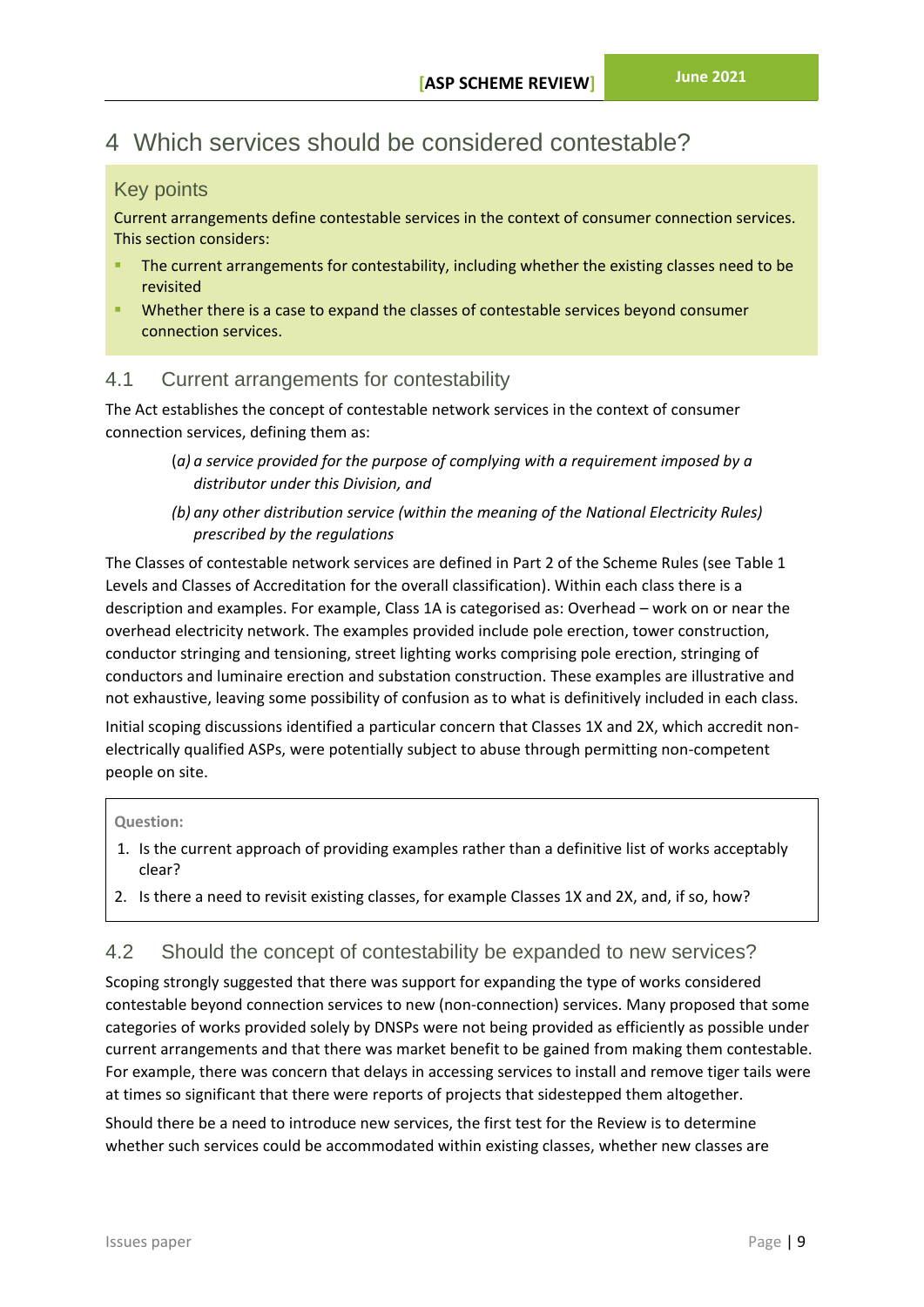required or whether the outcome could be achieved through non-Scheme arrangements such as mutual agreements (which have been permitted by DNSPs in the past).

The following table identifies the potential services identified through preliminary scoping and the way they may be treated.

|  |  |  |  |  | Table 2 Possible areas for Scheme expansion |
|--|--|--|--|--|---------------------------------------------|
|--|--|--|--|--|---------------------------------------------|

| <b>Service</b>                              | <b>Description</b>                                                                                                                                                                                                     | <b>Potential response</b>                                                               |
|---------------------------------------------|------------------------------------------------------------------------------------------------------------------------------------------------------------------------------------------------------------------------|-----------------------------------------------------------------------------------------|
| <b>Tiger tails</b>                          | Installation and removal of temporary<br>protective covers over live overhead wires as a<br>safety warning device.                                                                                                     | New category may be required<br>0R<br>Add to either 1A or 2C                            |
| <b>Relocations</b>                          | Moving/relocating poles and wires or<br>underground cables, often as part of other<br>works e.g. road widening.                                                                                                        | Potentially modify existing<br>category 1A, 1B and/or 1C                                |
| <b>Generators</b>                           | Connection of new generators (e.g. solar farms, New category may be required<br>wind farms) particularly at sub-transmission<br>voltages.                                                                              |                                                                                         |
| <b>High-voltage</b><br>sub-<br>transmission | High-voltage sub-transmission consumer<br>connections (e.g. aluminium smelter, mine);<br>requires some specialist expertise.                                                                                           | New category may be required                                                            |
| <b>Vegetation</b><br>management             | Trimming vegetation on or near network assets<br>where the DNSP requires payment for the work<br>(e.g. local government street trees or trees on<br>private properties overhanging street mains<br>and service mains). | New category may be required<br><b>OR</b><br>Potentially modify existing<br>category 1X |

In order to meet the threshold for introduction of new services, it will be essential to demonstrate a clear benefit in terms of broader efficiency and net benefit to consumers. Stakeholders with an interest in expanding the categories of work will need to provide tangible examples of why inclusion of those activities would offer such a benefit.

In addition, new services will need to be considered in the context of existing legislative and policy provisions. For example, the scoping identified that some were concerned about arrangements for metering (see box below). In order to consider whether the Scheme could consider accreditation to deliver metering installations and repairs, the Review will need to demonstrate a clear benefit from changing the current delineation between contestable works under the Scheme and metering provider works.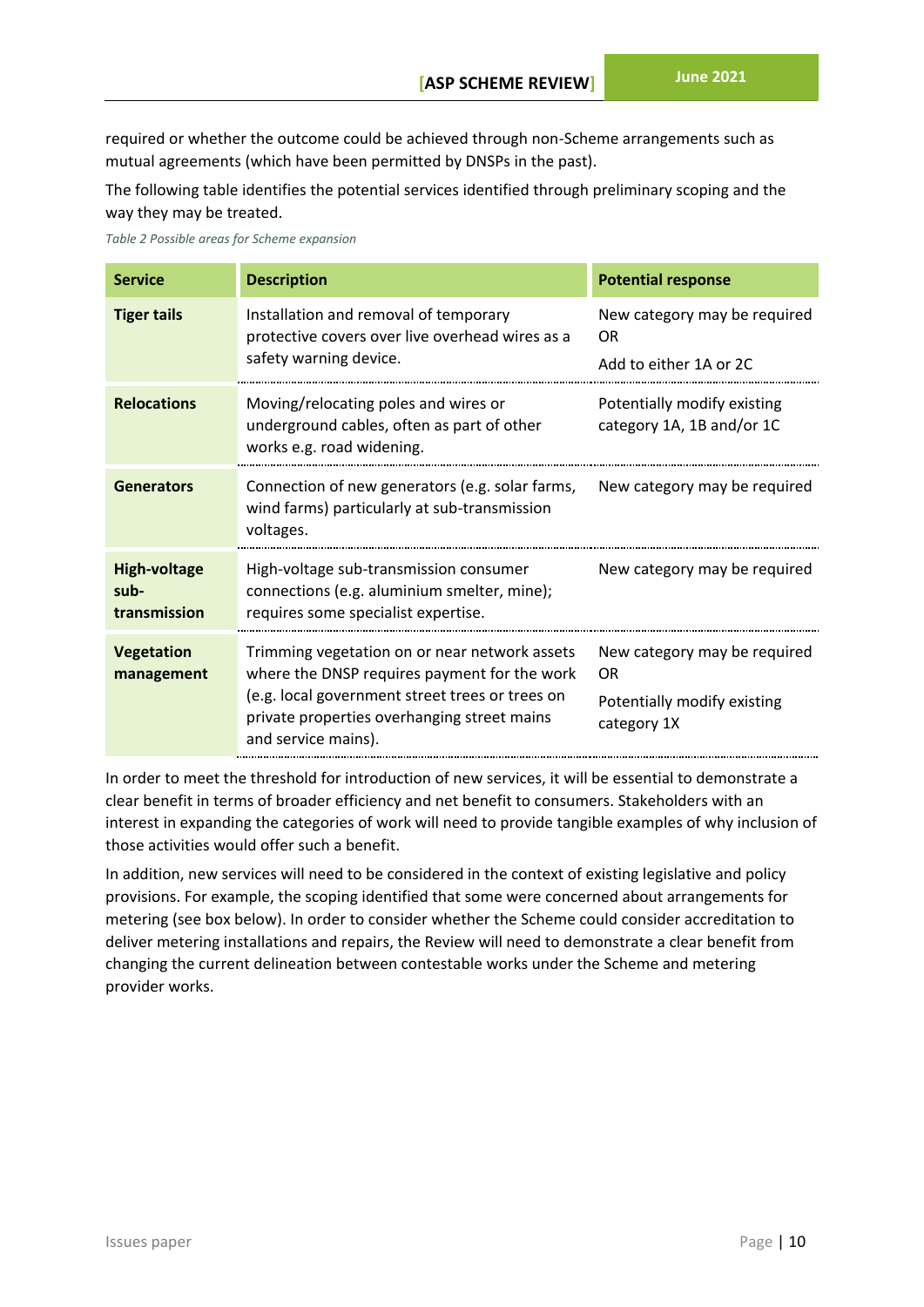#### **Metering**

Metering warrants specific consideration. Currently, ASPs are required to assist in the completion of some meter installations. However, there is a separate pathway for accreditation in connection services and provision of metering services. Stakeholders have argued that this appears to increase the cost and reduce the convenience of the provision of meters for consumers.

Metering was formerly considered a contestable class of works. However the introduction of national regulation and the change of ownership of meters from DNSPs to retailers, reflected in legislative amendments, means that metering was removed from the Scheme.

#### **Question:**

- 3. Should new classes of work, incorporating non-connection services, be added? If so, please provide tangible evidence as to why the service should be included. If not, why not?
- 4. If so, why should those classes be prescribed in the ASP Scheme rather than another mechanism such as mutual agreement?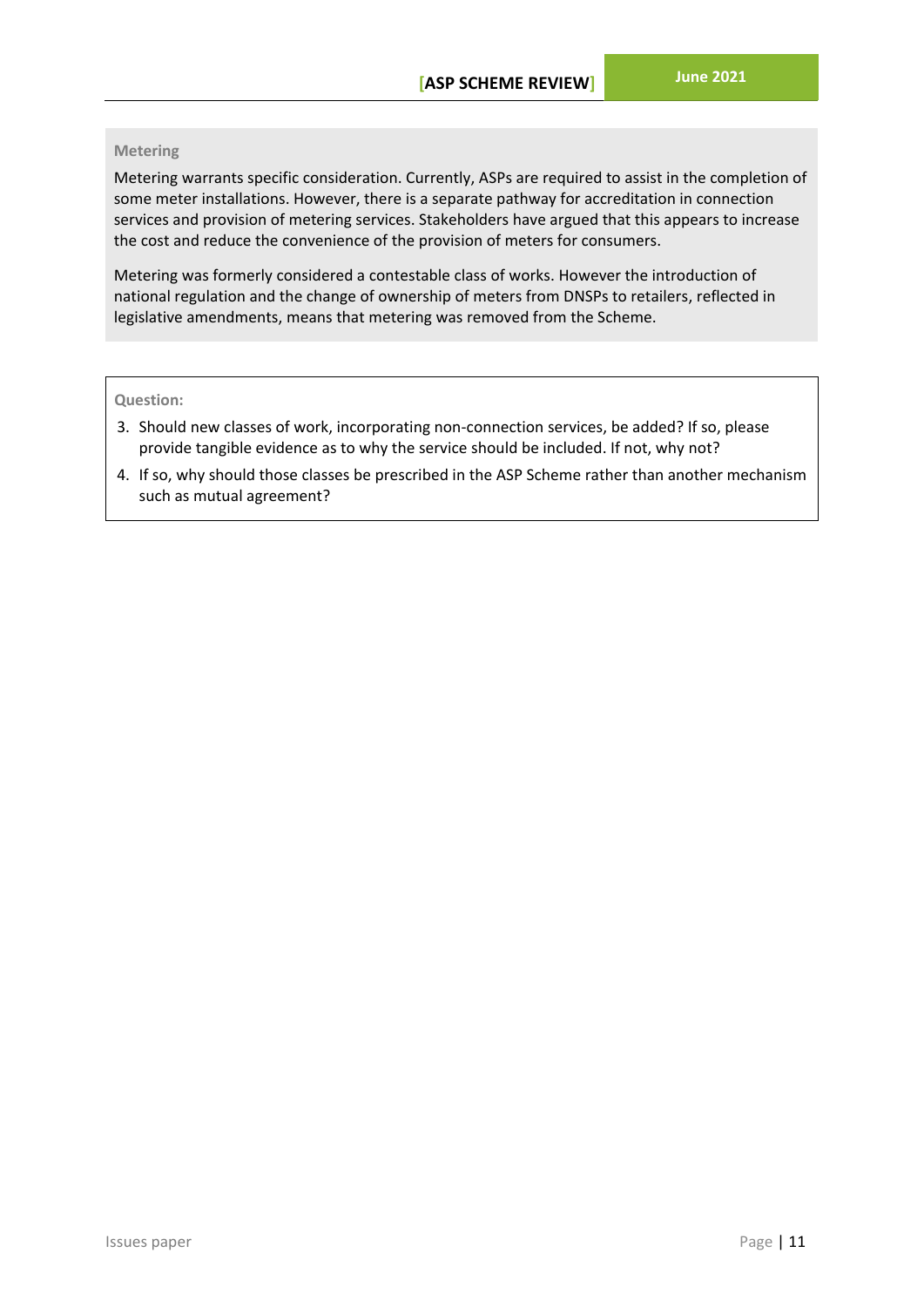# <span id="page-18-0"></span>5 The role of the Scheme in ensuring competence

## <span id="page-18-1"></span>Key points

Competence is a precursor to performance, and is currently assessed at the point of initial application or application for expanded classes or regrading. This section considers:

- Potential issues in establishing initial competence, such as maintaining and updating training qualifications
- **The pathways to competence for Level 3 ASPs**
- The arrangements for assessment of ongoing competence.

## <span id="page-18-2"></span>5.1 Establishing competence initially

#### **How competence is established**

Competence of individuals and organisations that provide contestable works is a precursor to performance—that is safe, adequate works at the right price, delivered in a way that protects the network assets.

The competence of ASPs is assessed at the initial application and during application for additional classes. Competence is currently given effect through:

- The company demonstrating that they employ personnel who have appropriate qualifications and training to carry out that class of work and have demonstrated competence within the last 12 months in safety and testing procedures appropriate for that classification (that is, either registered employees or persons eligible to become registered employees)
- A requirement to hold public/products liability insurance and, for Level 3 ASPs, professional indemnity insurance
- **■** Management systems including work health and safety, business management and environmental management. For Level 1 ASPs, these systems are independently assessed, while Level 2 and 3 ASPs submit a declaration of compliance with copies of the system.

Competence of registered employees is determined by:

- Completion of specific training and/or
- Experience.

**Improving how competence is established**

The scoping identified a range of concerns about the current approach to establishing competence.

| <b>Appropriateness</b><br>of qualifications               | There was general agreement that the current qualifications are outdated, with<br>a range of courses no longer being offered and appropriate courses that are on<br>offer not being included.                                                                                                                                       |
|-----------------------------------------------------------|-------------------------------------------------------------------------------------------------------------------------------------------------------------------------------------------------------------------------------------------------------------------------------------------------------------------------------------|
| <b>Who requires</b><br>registration                       | DNSPs raised concerns regarding works in which the operator was registered<br>(hence trained) but the supervisor was not, indicating potential concerns<br>regarding expertise contained within a chain of command.                                                                                                                 |
| Use of<br>subcontractors<br>in establishing<br>competence | A few ASPs have reportedly established their competence based on the<br>expertise of subcontractors, rather than ongoing staff. Some subcontractors<br>appear to work for many different ASPs, possibly raising questions about<br>veracity of the subcontracting arrangement and therefore of the competence of<br>the ASP itself. |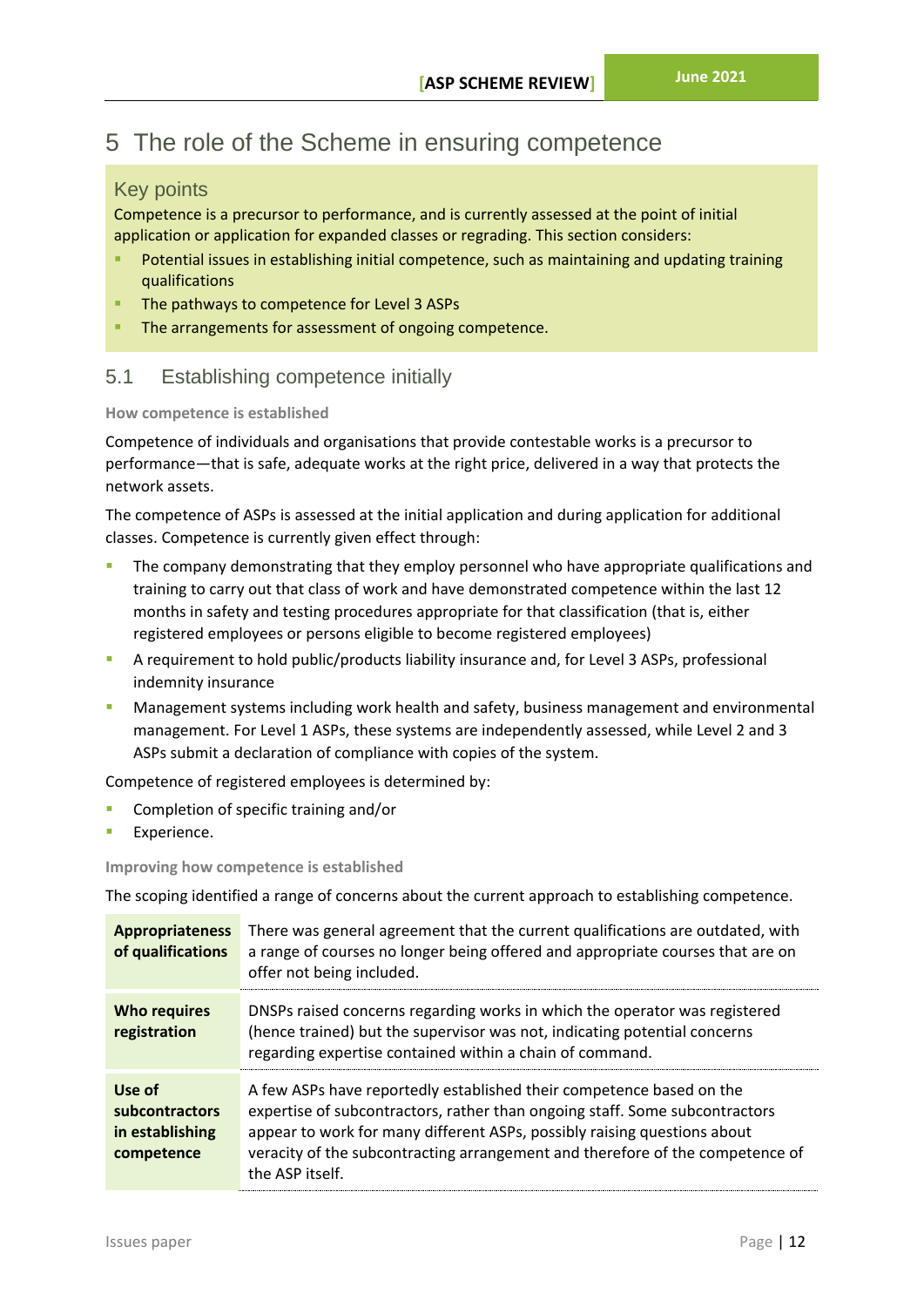## **Role of authorisation**

While authorisation is outside the regulatory framework for DPIE, it still forms a critical step in establishing competence. DNSPs require that all new ASPs undergo training in procedures and safety before they become authorised to work on the DNSP's specific assets.

## **Question:**

5. How should current requirements for accreditation and individual registrations be improved?

## <span id="page-19-0"></span>5.2 Pathways to competence for Level 3 ASPs

The scoping raised specific concerns about the pathways to competence for Level 3 ASPs; that is, those undertaking design of overhead and underground electricity reticulation.

Currently, in order to demonstrate competence for Level 3 (design) work, ASPs must have:

- EITHER completed engineering qualifications, 12 months industry experience in design and declare a knowledge of the relevant DNSP's construction standards specific to the class
- OR Completed a series of designated elective units in an Advanced Diploma course and declare a knowledge of the relevant DNSP's construction standards specific to the class
- **OR provide documentary evidence of at least 5 years' industry experience in design accompanied** by a written reference from a DNSP or similar organisation and declare a knowledge of the relevant DNSP's construction standards specific to the class.

Concerns included:

- The appropriateness of the initial qualifications, with a view that they did not necessarily equip the applicant to undertake the class of design work
- **·** The market depth of qualified (and those with potential to qualify) Level 3 practitioners, resulting in delays to access competent providers
- **•** The need to differentiate the competence of Level 3 ASPs through grading, which was viewed as a necessary addition to the Scheme, both up front in the initial period in which individuals were practising their work (with some mentioning the concept of 'P Plates'), and then once fully established. This was driven by an experience that some practitioners did not submit work that was capable of being implemented, and hence drove re-work and additional cost for consumers.

## **Question:**

- 6. Should the accreditation requirements for Level 3 ASPs be updated?
- 7. What might grading of Level 3 ASPs look like?
- 8. What pathways could assist in growing the market of Level 3 ASPs?

## <span id="page-19-1"></span>5.3 Ensuring ongoing competence

The regulatory framework implies the requirement for ASPs and registered employees to maintain ongoing competence. Organisations and individuals that may be competent today may lose that competence in coming years, whether as a result not maintaining knowledge of contemporary practice, loss of familiarity with requirements or through undertaking an insufficient number of jobs. Such a loss of competence could result in the regulatory outcomes being compromised. An analogy might be driver's licences, which assess ongoing competency through maintaining a number of 'points' vision and health requirements.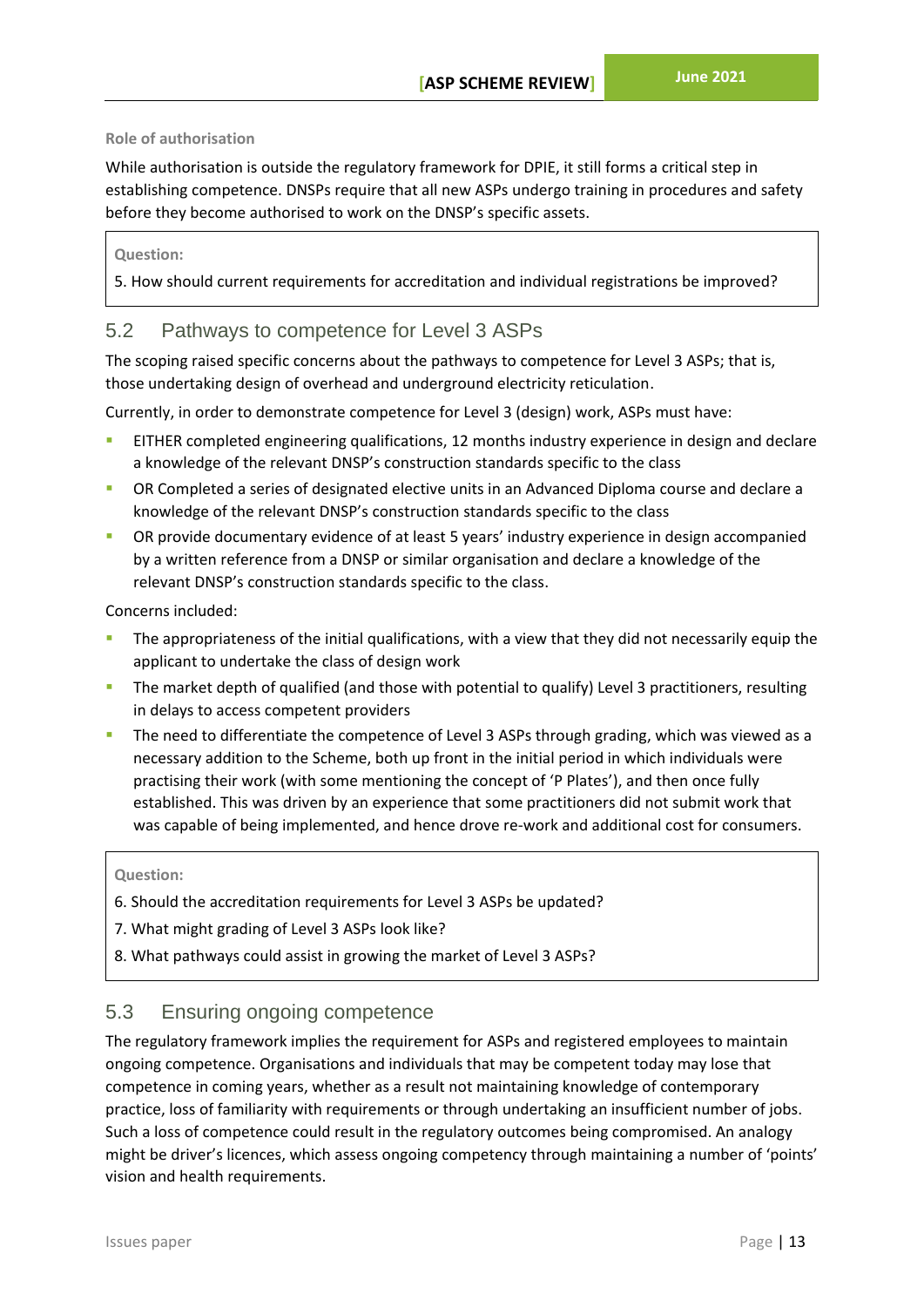The ASP Scheme has provisions for assessing ongoing competence, with the Rules noting that "all of the eligibility requirements must be maintained for the duration of a person's accreditation". However, there are no practices in place to assess ongoing competence, other than for currency of insurance and for ASPs seeking regrading.

The scoping highlighted concerns with the performance/competence of ASPs and registered employees, and that there was no systematic approach to capturing, assessing and acting on performance data.

In their role as authorisers for work on the network assets, DNSPs currently inspect works and have the ability to suspend registered employees or, less frequently, ASPs where works are not meeting standard. That information is captured on their own systems, but is not accessible to other DNSPs. The information is provided to DPIE but is not more broadly accessed. There is no stated practice, policy or procedure addressing the relationship between suspension by a DNSP and potential suspension by DPIE. Currently, there is no shared practice or calibration between DNSPs to establish common criteria for suspension, meaning that practice on suspension is likely inconsistent and so not optimal in a regulatory context, although these limitations could be addressed.

In the case of registered employees, there are currently no Scheme provisions to suspend or cancel registration, nor any requirements for registered employees to keep their information up-to-date. One issue canvassed was what ongoing competence might look like for registered employees. Scoping suggested it may include such factors as:

- The number of jobs undertaken annually (with potential to set a minimum level to establish a minimum level for competence)
- The level of issues identified with the works undertaken
- Recency of training, with potential to introduce measures such as continuing professional development requirements or participation in some form of annual refresher.

One stakeholder suggested that the introduction of a practical expiry to registration, and hence the need for re-registration, might assist in capturing more current information for registered employees.

#### **Question:**

9. How should ongoing competency be demonstrated, for both ASPs and registered employees?

## <span id="page-20-0"></span>5.4 Performance incentives and sanctions

The effectiveness of regulation typically relies on alignment of performance incentives to reinforce desired behaviours, coupled with sanction for non-compliance.

#### **Performance incentives**

There are few financial incentives for performance for ASPs. The most significant incentive is the cost of inspections. Inspections of works completed by ASPs are conducted by DNSPs, at a frequency and cost prescribed by the grading of the ASP in the Rules and the rate set by the AER. In general, higher graded ASPs are inspected less frequently and at a lower cost than are lower graded ASPs. It could be argued that grading offers a market incentive to improve performance by reducing costs to ASPs (and hence to consumers). In practice, this could be seen as imposing additional costs to consumers for work by less competent providers.

Stakeholders raised a number of issues including that: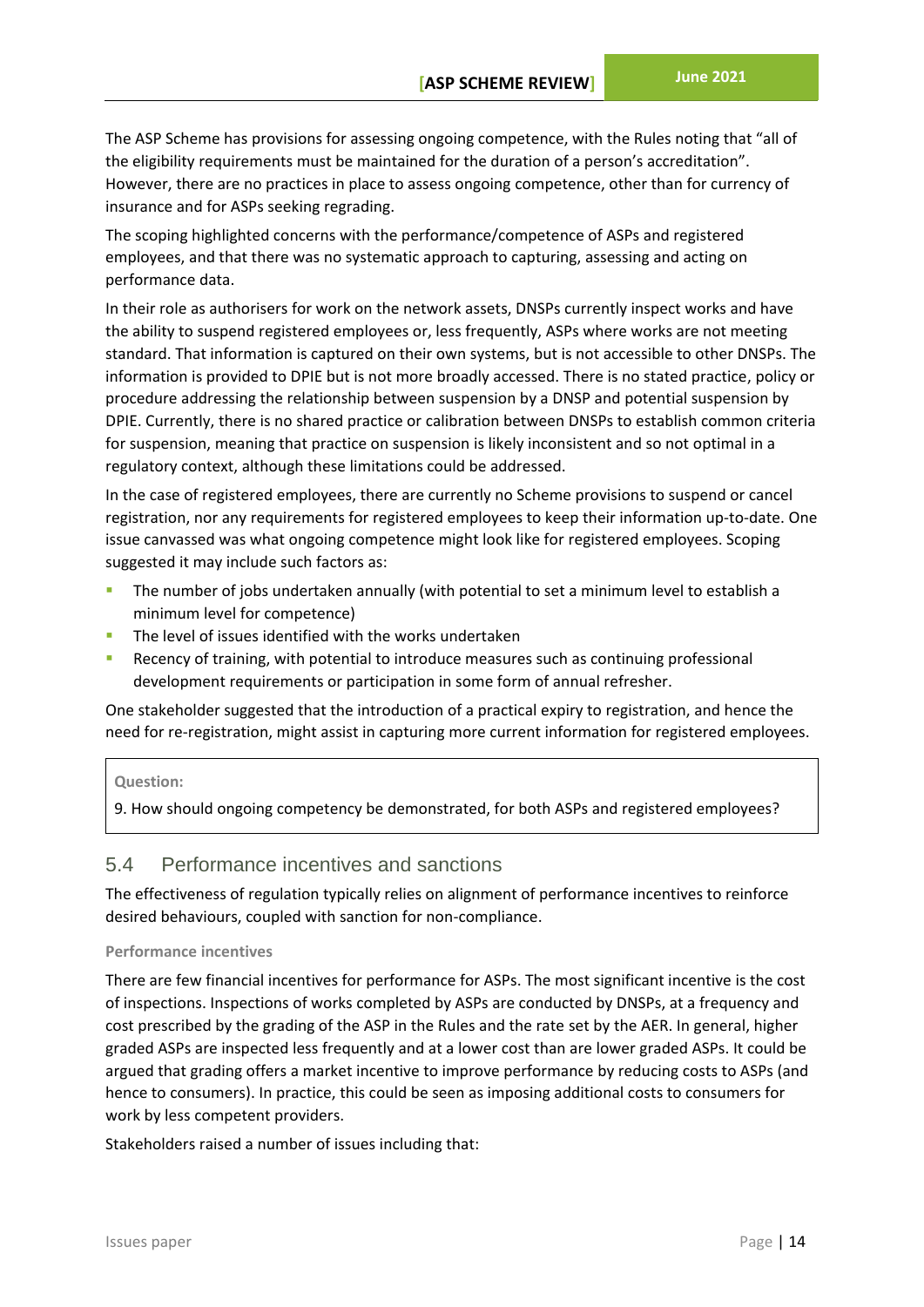- There is no common mechanism for standardising the approach to inspections across DNSPs, and so likely inconsistency of outcome
- There is a perceived low incidence of downgrading meaning that grading is not closely scrutinised
- The AER approves inspection costs, yet the hours applied per inspection may be inconsistent across the industry.

#### **Sanctions**

The Regulation makes provision for suspension or cancellation of accreditation as the primary sanction when the ASP is not competent or has otherwise not complied with requirements. There are no monetary sanctions although suspension or cancellation of accreditation restricts future operations. The Regulation also steps out the necessary requirements for suspending or cancelling accreditation as well as the process for review. The Application Form includes undertakings to which the ASP must agree, including to acknowledge that the Scheme may commission an independent audit of records, equipment and works to confirm compliance with the conditions of accreditation.

However, the Rules are silent on the policies or procedures that would give effect to the Regulation. In effect, this means that there is no transparent compliance and enforcement component in the regulatory framework. The result is that participants may be unclear on performance requirements and there is a lack of clarity about how and when accreditation may be downgraded or cancelled.

In practice, there have been few investigations, suspensions or cancellations by DPIE in recent times. However, DNSPs have suspended the authorisation of registered employees and ASPs where they have perceived non-compliance with authorisation requirements.

#### **Question:**

10. How should the performance incentives and sanctions be strengthened?

## <span id="page-21-0"></span>5.5 The ambiguity regarding market stewardship

Market stewardship activities often accompany the regulatory activities within managed markets. For example, market stewardship activities can intervene to support pathways into a market, ensuring new entrants have the skills and capabilities to address the full range of requirements, ensuring regulated entities stay current in their knowledge, identifying areas of market failure (eg thin markets) and intervening to bolster provision of services in those locations.

Some stakeholders raised concerns about an apparent lack of a market stewardship role, specifically:

- That DNSPs often took on a role in 'shepherding' new entrants so they achieved overall competence in related areas, such as overall business competence or project management. They highlighted that this role was particularly important for Level 3 participants.
- RTOs highlighted that a lack of information on changing market need delayed their ability to develop appropriate training.

The DNSPs looked to DPIE to fill the market stewardship role.

#### **Questions**

11. Who should be responsible for market stewardship activities such as support pathways, foreshadowing the skills and capabilities needed, intervening in areas of market failure and so on?

12. What market stewardship activities would best support the Scheme's objectives?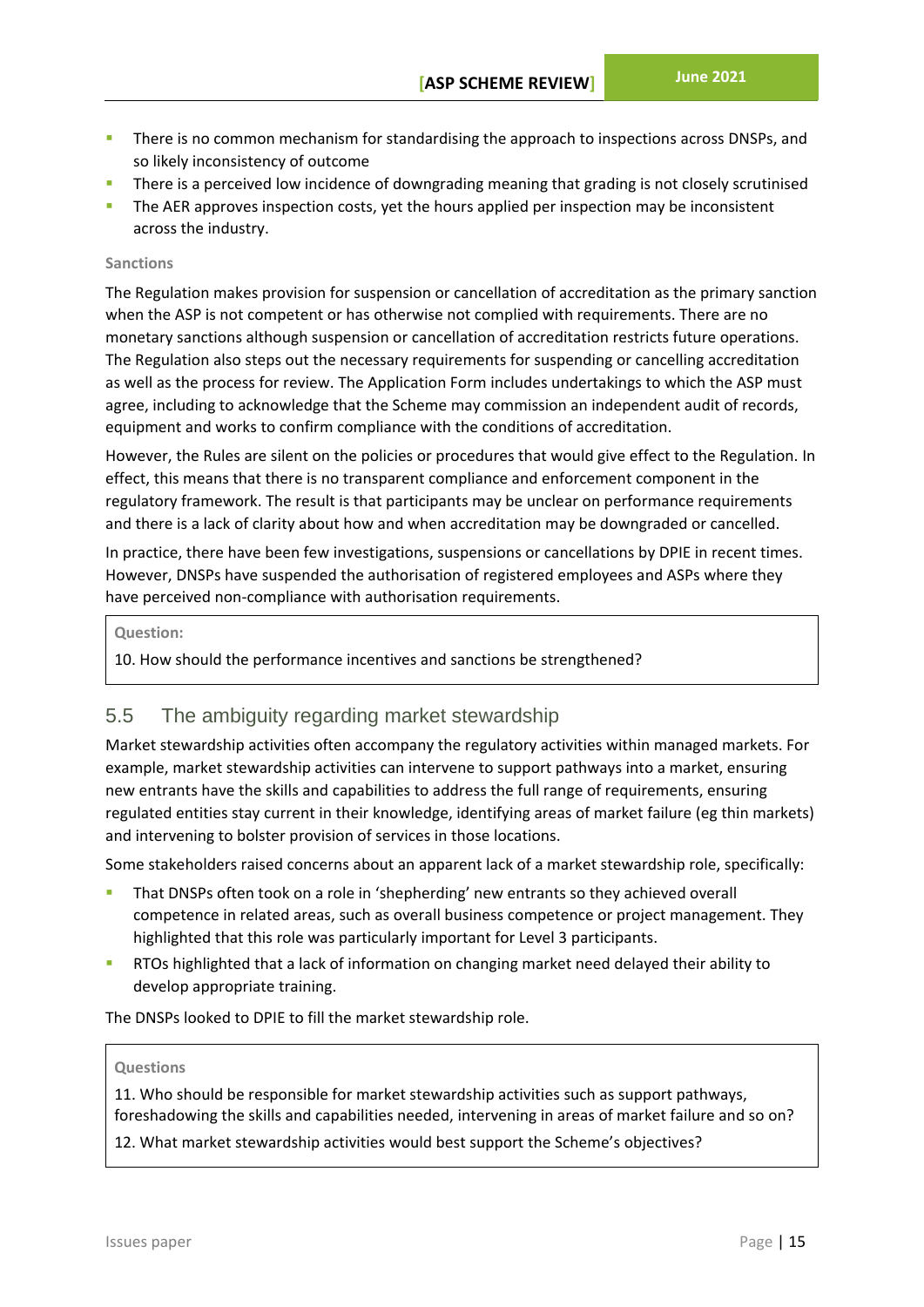# <span id="page-22-0"></span>6 The Scheme role in improving consumer access

## <span id="page-22-1"></span>Key points

- In theory, market contestability benefits end consumers.
- There is little information available to assess the extent to which the Scheme delivers this benefit; while there are likely positive outcomes, the scoping also indicated some possible areas for improvement
- **EXECT ASSESS** THE SCHEME FOR CONSERVATION FOR SCHEME FOR SCHEME FOR SCHEME THEIR FOR SCHEME FOR SCHEME FOR SCHEME THEIR SCHEME FOR SCHEME THEIR SCHEME FOR SCHEME THEIR SCHEME FOR SCHEME THEIR SCHEME THEIR SCHEME THEIR SCH benefit; there may be some barriers currently to achieving this.

## <span id="page-22-2"></span>6.1 Consumer access to services

The creation of a market for contestable services should benefit end consumers through increased access to competent providers, acceptably low wait times and competitive costs.

However, it is difficult to assess the extent to which this objective is being achieved overall as there is no market data on time, volume, and cost of services. A comprehensive assessment of impacts would consider both the upfront time and cost of works and the cost of rework arising from incompetence.

Given the absence of data, we canvassed stakeholders to obtain impressions of benefit and identify any warning signals that might indicate areas for improvement.

Overall, there appears to be support that service contestability is benefitting consumers.

- The best estimates indicate substantial increases in work volumes since the 2010 review (despite the removal of metering), suggesting that the market is extremely active.
- **E** Anecdotally, some ASPs have a very high volume of activity and are offering competitive prices.

There is some evidence of areas requiring attention:

- We are advised that lead times are high for switching or commissioning activities
- There may be some classes of work in which there is minimal expertise. DNSPs particularly highlighted Level 3 works as cause for concern
- DNSPs raised concerns that inadequacies in the design work by some Level 3 ASPs resulted in rework and project delays and, hence, higher costs for business consumers
- We heard anecdotes that unacceptable delays in accessing providers competent in tiger tails (currently not considered contestable works) sometimes result in dangerous workarounds
- There appear to be thin markets in some locations, particularly in regional and remote locations. In those cases, we heard anecdotes about market 'monopolies' by small operators that charged unacceptably high fees.

## **Questions:**

13. To what extent is the Scheme delivering improved timeliness and cost for consumers?

14. What, if anything, is getting in the way of good consumer outcomes?

## <span id="page-22-3"></span>6.2 Consumer awareness and understanding of the Scheme

In order for end consumers to benefit from contestable markets, consumers need complete information, thereby avoiding information asymmetries which distort market outcomes.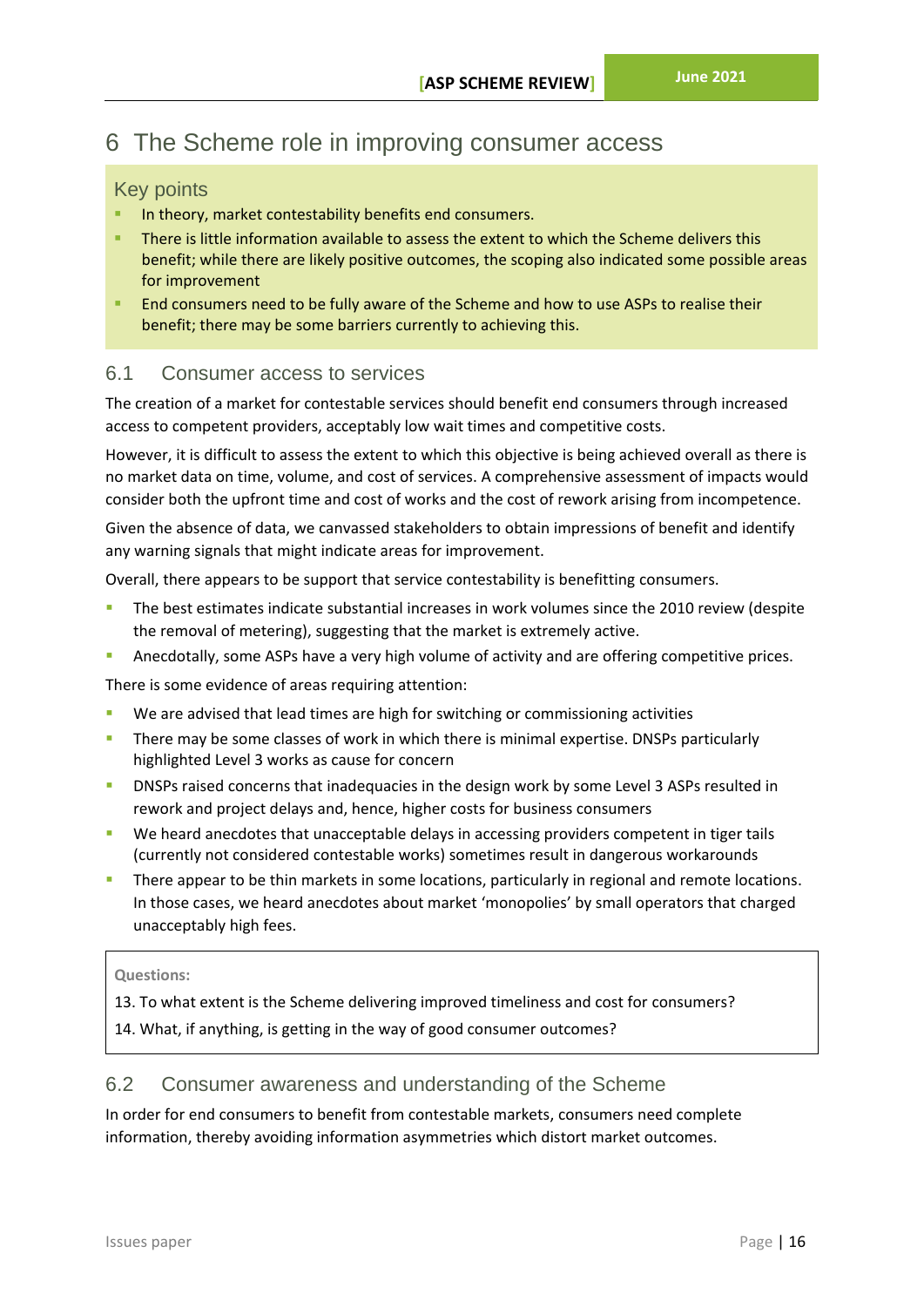The scoping activities have suggested that there may be limited consumer awareness and understanding of the Scheme, particularly for households. There is limited public information to explain the implications of the Scheme to consumers. Stakeholders advise us that they are aware that even more informed consumers, such as developers, experience difficulties in accessing information that might assist them in selecting an ASP.

The Scheme website is the key source of information for consumers. The page 'Installing or altering your electricity service' is aimed at households and has a high-level explanation of the three distributors and Level 1, 2 and 3 ASPs, and links to separate PDFs (updated each month) that provide contact details for Levels 1, 3 and 3 ASPs. The PDF is sorted by (business) postcode and has single dimensional searchability (eg specific suburb OR specific class OR company name OR suburb). There is no equivalent page for developers or businesses.

By contrast, an informed consumer seeking a competent ASP accredited to do a specific class of work might reasonably be expected to require information on:

- Level and category AND
- **Grade AND**
- Location, including within the ASP's identified operating area (eg a reasonable radius or ASPidentified LGAs).

A quick search of public information suggests that at least some ASPs promote the Scheme and their accreditation status to potential consumers.

#### **Questions:**

15. How should information be best provided to end consumers (household and business)?

16. How could consumer awareness of the Scheme be improved?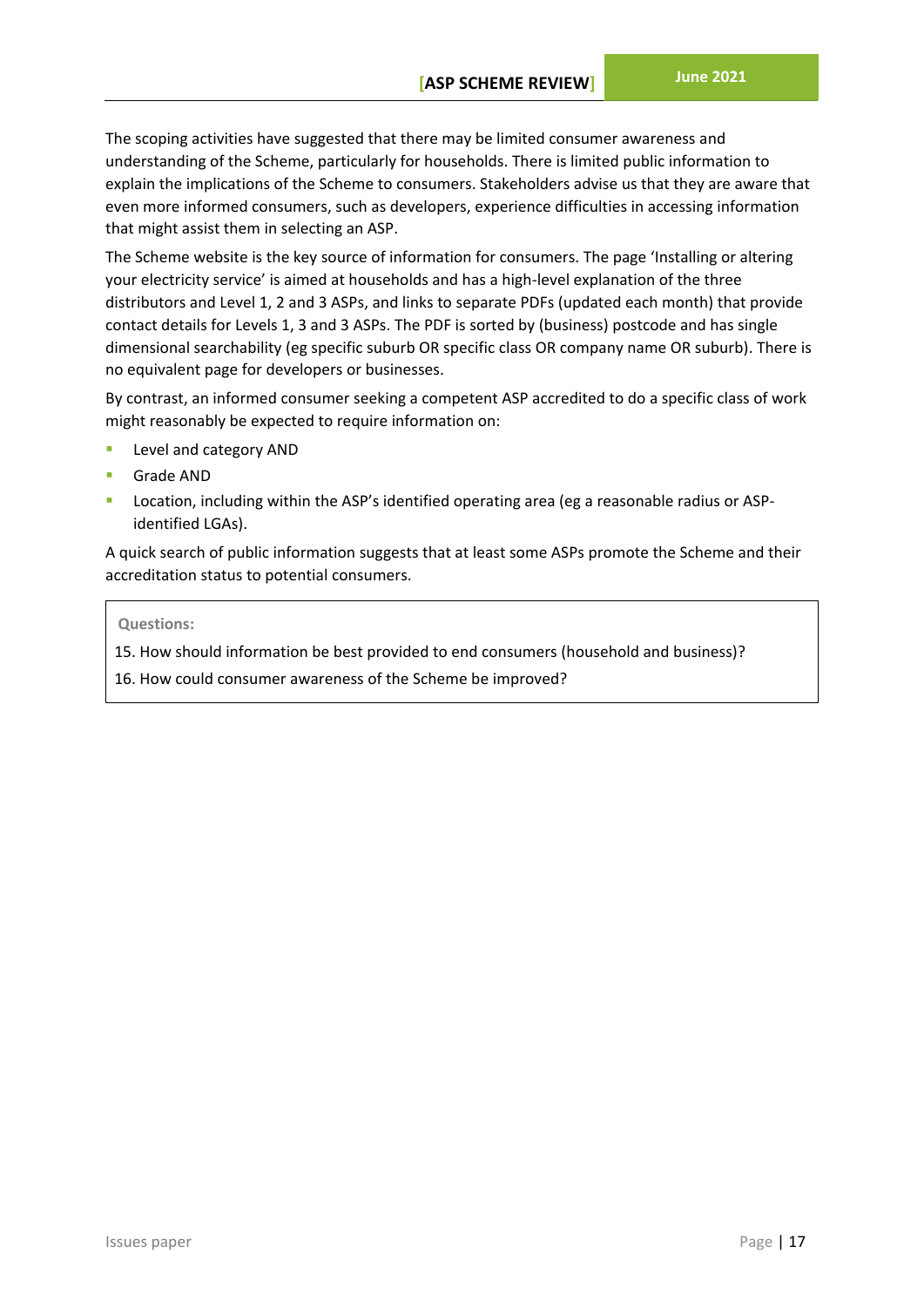# <span id="page-24-0"></span>7 The role of the Scheme in delivering safety outcomes

## <span id="page-24-1"></span>Key points

- Safety is a major consideration in managing electricity supply.
- The regulatory framework for safety has changed since the Scheme was implemented.
- Given the changed regulatory framework for safety, to what extent does the Scheme adds additional value in addressing safety concerns.

## <span id="page-24-2"></span>7.1 Safe supply of energy

The Act aims to promote the delivery of a safe and reliable supply of electricity. This concept of safety is also embedded in the Scheme through the Rules, which require evidence of safety management systems as part of initial accreditation.

There is no comprehensive public reporting of safety incidents in contestable services. Stakeholders advised that safety performance was good, especially in the context of work that is inherently risky. IPART reported only one significant safety incident in 2019-20, where two civil contractors reporting to an ASP provider were injured by an arc flash, one of whom was hospitalised (IPART Annual Compliance Report, 2019/20).

## <span id="page-24-3"></span>7.2 Changes in safety regulation

The regulatory arrangements for safety have changed significantly since the ASP Scheme was introduced and last reviewed. The key shift is that the *Work Health and Safety Act (2011)* now sets clear expectations of Directors and other people responsible for the management of a business to ensure that the entity resources a safety system. These expectations are supported with personal liability for failure to protect the safety of individual staff members. Directors are therefore directly liable for safety incidents. This creates an immediate and real sanction for failing to manage safely effectively.

Within the context of energy network operations, IPART is the safety regulator and monitors compliance with the *Electricity Supply Act* 1995 and the *Electricity Supply (Safety and Network Management) Regulation 2014.* DNSPs are accountable to IPART and required to report to the Tribunal. IPART and SafeWork NSW have an MoU to coordinate activity, particularly enforcement of breaches.

This means that there are multiple, comprehensive regulatory mechanisms in place to drive safe operations on electricity networks, as summarised in [Table 3. Summary of safety regulation of NSW](#page-24-4)  [energy.](#page-24-4)

|                     | <b>SafeWork NSW</b>                 | <b>IPART</b>                                                                          | <b>DNSPs</b>                                                                                                                     | <b>ASPs</b>                                                                   |
|---------------------|-------------------------------------|---------------------------------------------------------------------------------------|----------------------------------------------------------------------------------------------------------------------------------|-------------------------------------------------------------------------------|
| Role                | Overall safety<br>regulator         | Safety regulator for<br>energy network<br>operators (including<br>DNSP <sub>s</sub> ) | Responsible for<br>managing safety on their<br>network, including<br>people working on or<br>near the network<br>(includes ASPs) | Responsible<br>for managing<br>safe<br>undertaking<br>of contestable<br>works |
| <b>Requirements</b> | All entities must<br>operate safely | Network operators<br>must:                                                            | Comprehensive safety<br>system                                                                                                   | Must operate<br>safely                                                        |

<span id="page-24-4"></span>*Table 3. Summary of safety regulation of NSW energy*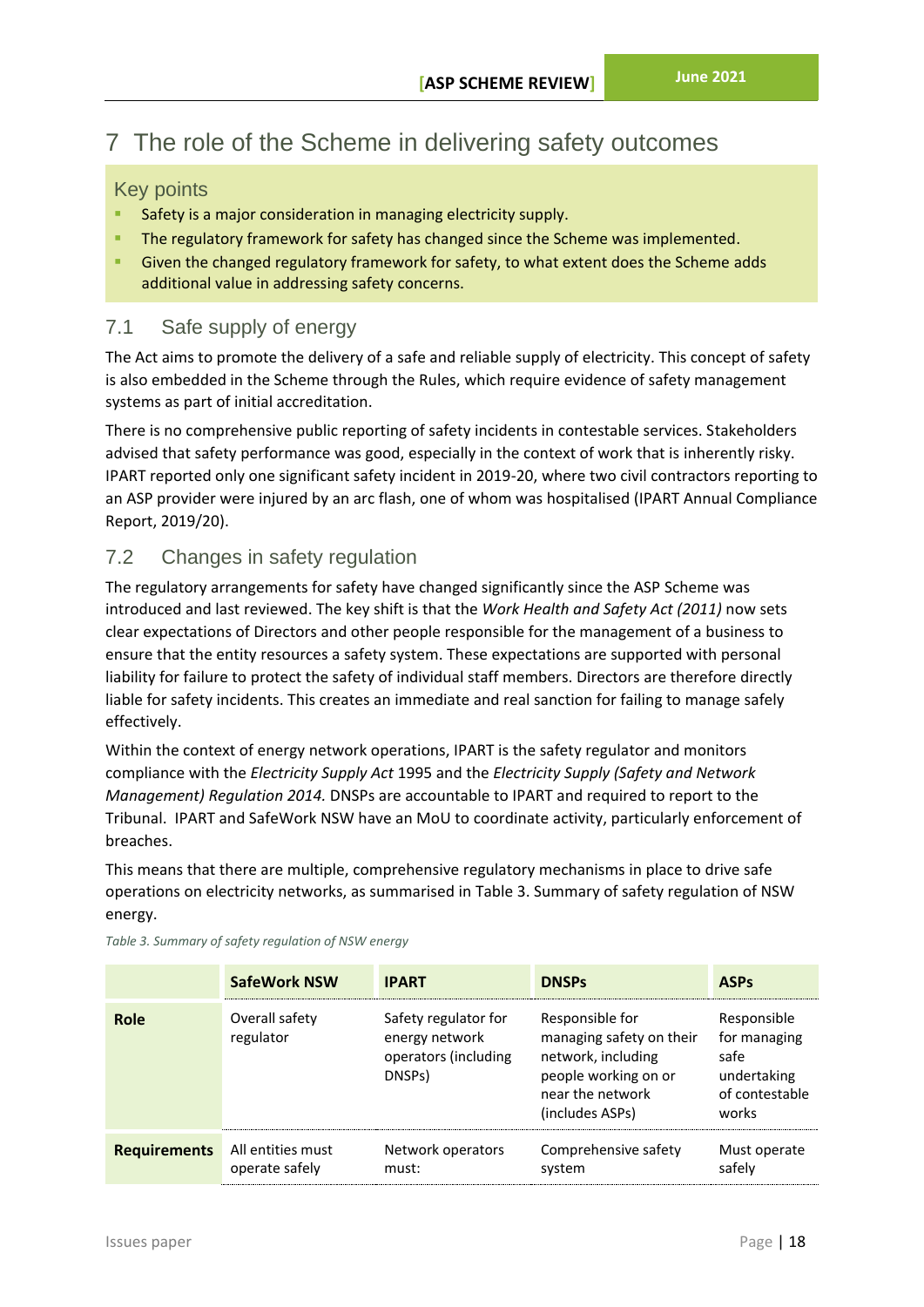## **[ASP SCHEME REVIEW]**

**June 2021**

|                                 | <b>SafeWork NSW</b>                                                                                                                                                                                                                                                                         | <b>IPART</b>                                                                                                                                                                                                                                                                                                             | <b>DNSPs</b>                                                                                                                                                                                                                                                                             | <b>ASPs</b>                                                                                                                                                                                                          |
|---------------------------------|---------------------------------------------------------------------------------------------------------------------------------------------------------------------------------------------------------------------------------------------------------------------------------------------|--------------------------------------------------------------------------------------------------------------------------------------------------------------------------------------------------------------------------------------------------------------------------------------------------------------------------|------------------------------------------------------------------------------------------------------------------------------------------------------------------------------------------------------------------------------------------------------------------------------------------|----------------------------------------------------------------------------------------------------------------------------------------------------------------------------------------------------------------------|
|                                 | Organisations must<br>have safety systems<br>Major incidents must<br>be reported<br>Power to investigate<br>an incident (visit a<br>site and compel<br>production of<br>evidence) and<br>prosecute<br>Legislation makes<br>directors/ decision<br>makers personally<br>liable for incidents | operate safely<br>ш<br>ensure the safety<br>ш<br>of people<br>working on or<br>near their<br>network assets<br>notify IPART of<br>ш<br>any major<br>incidents<br>report<br>ш<br>compliance<br>annually<br>IPART (or SafeWork<br>on IPART's behalf)<br>can investigate an<br>incident and audit a<br>DNSP's safety system | Ensure contractors and<br>others (including ASPs)<br>have safety systems for<br>work on or near<br>electricity networks and<br>are inducted into the<br>safety requirements of<br>the DNSP (authorisation)<br>Report major incidents<br>Suspend authorisation of<br>underperforming ASPs | Must have<br>safety<br>systems in<br>place (ref<br>SafeWork)<br>Report safety<br>incidents to<br>DNSP and<br>SafeWork<br>when relevant<br>Directors/deci<br>sion makers<br>are personally<br>liable for<br>incidents |
| <b>Other</b><br>arrangements    | MoU with IPART to<br>cooperate and avoid<br>duplication                                                                                                                                                                                                                                     | Reports annually to<br>the Minister about<br>overall sector<br>performance.<br>MoU with SafeWork<br>to cooperate and<br>avoid duplication                                                                                                                                                                                | Authorisation system<br>and processes<br>Annual compliance<br>report to IPART                                                                                                                                                                                                            | Must be<br>authorised by<br><b>DNSP</b>                                                                                                                                                                              |
| <b>Implications</b><br>for ASPs | ASPs required to<br>meet safety<br>obligations (as per all<br>organisations)<br>Significant sanctions<br>for non-performance                                                                                                                                                                | DNSPs accountable to<br><b>IPART</b> for unsafe<br>performance of ASPs<br>working on or near<br>their network                                                                                                                                                                                                            | DNSPs are accountable<br>for ensuring that ASPs<br>operate safely on or near<br>their network                                                                                                                                                                                            | N/A                                                                                                                                                                                                                  |

## <span id="page-25-0"></span>7.3 Scheme safety requirements

Applicants for accreditation are required to have safety management systems in place, including the use of Safe Work Methods Statements and completion of comprehensive risk assessments. Applicants for L1 accreditation are assessed by an independent assessor using a standard checklist; applicants for L2 and L3 accreditation must state that they have systems that meet the listed requirements.

The changed safety regulatory framework outlined in section [7.2](#page-24-3) now requires these elements to be in place, primarily through Safe Work. There are powerful sanctions in place to prevent and penalise unsafe practice outside of the Scheme.

The Scheme played an important role in safety when initially established. Scoping suggested that the evolution of the safety environment means that role has also evolved and may have less relevance.

#### **Question:**

17. What unique and additional value does the ASP Scheme provide over other safety regulation?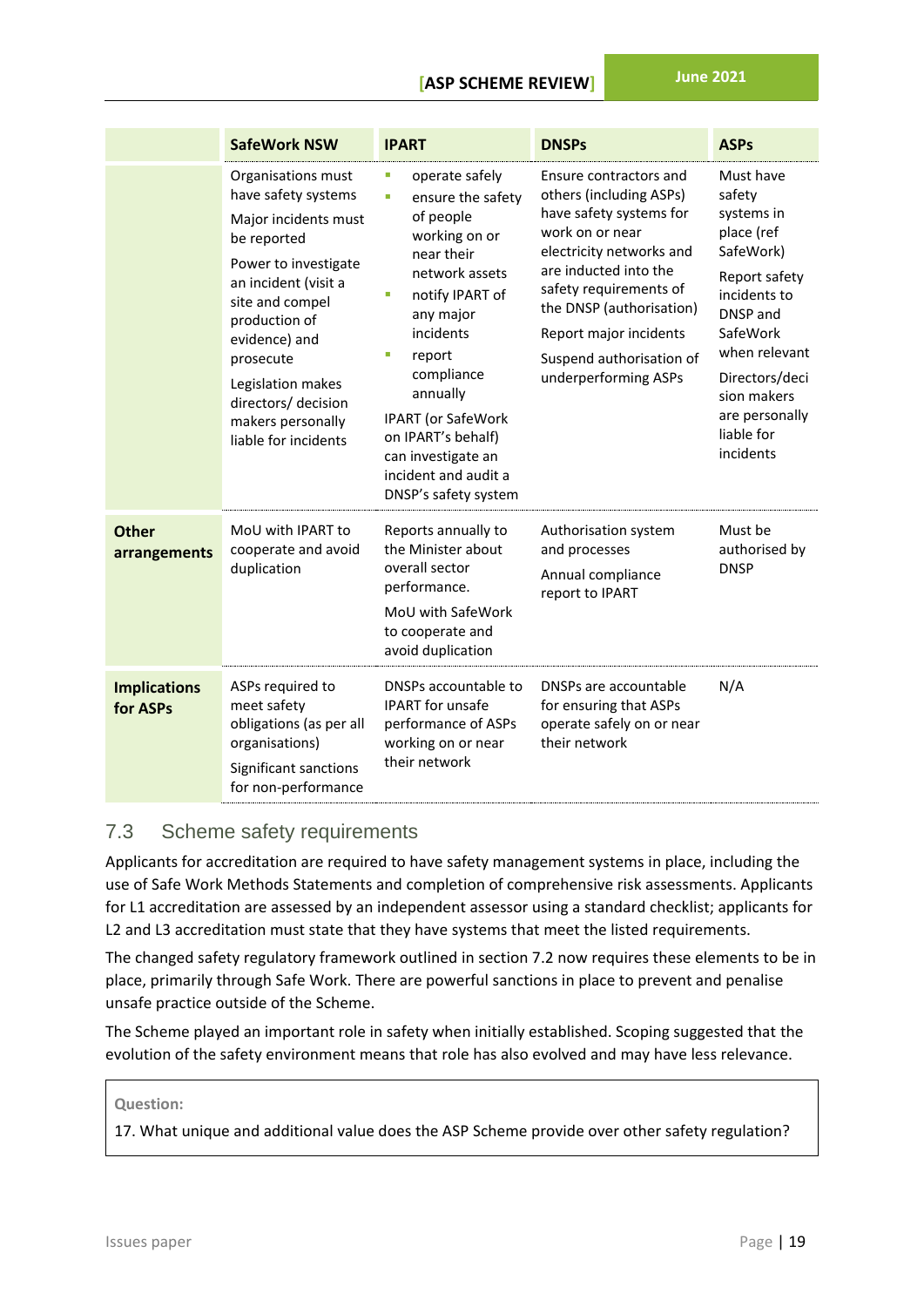# <span id="page-26-0"></span>8 How can Scheme administration deliver improved outcomes and responsiveness to future change?

## <span id="page-26-1"></span>Key points

Accreditation Schemes need to stay current, both in the elements of the Scheme itself and the administration and implementation of the Scheme. This section:

- Considers the delivery of accreditation and other 'services' to applicants, ASPs and registered employees in the context of contemporary service expectations
- **E** Canvases whether there might be additional value the Scheme might offer to the broader market and end consumers
- **EXPLORE 2** Explores which elements of the Scheme Rules require regular update, how often that update might be required and governance mechanisms to ensure all relevant expertise is available to ongoing review.

## <span id="page-26-2"></span>8.1 Improved administration and value

#### **Improved delivery of accreditation and other services**

The NSW Government has a goal to ensure customers are at the centre of everything. The strategic objectivesiv are:

- Make it easier for customers to access services
- Make it easier to do business in NSW
- Design services based on customer journeys
- **Enhance confidence in government services.**

In the case of Scheme administration, the 'customers' are applicants and those already accredited or registered. Consumers of contestable services are considered in the following section.

The arrangements supporting Scheme administration and delivery have not been updated for many years. The current application process is clumsy for applicants and difficult to administer. There are some gaps with regard to contemporary customer expectations including:

- Guidance. The guidance offered to applicants through the website, Rules and application form is minimal and, as a consequence, applications are often incomplete.
- Turnaround times. Applicants are given an initial estimate of turnaround times; however, the turnaround time excludes the time taken in following up on missing information, often a sizeable component. Turnaround times are variable, but appear to be outside reasonable expectations. Further, current systems have no provision to provide updates to applicants on the status of their application.
- Business-focused. For applicants, receiving accreditation status permits them to undertake contestable works. A number of factors such as the application process itself, time delays in resolving applications and outdated interface systems via email rather than smart digital processes may unnecessarily slow business entry to the market.
- Information on registered employees is not updated regularly, and so likely to be outdated.

New approaches such as preparation of clear customer-centred guidance and use of self-service portals could reduce application times, improve data accuracy and meet contemporary customer

iv [Put Customer at the Centre | Digital.NSW](https://www.digital.nsw.gov.au/beyond-digital/strategic-directions/put-customer-centre) accessed on 110621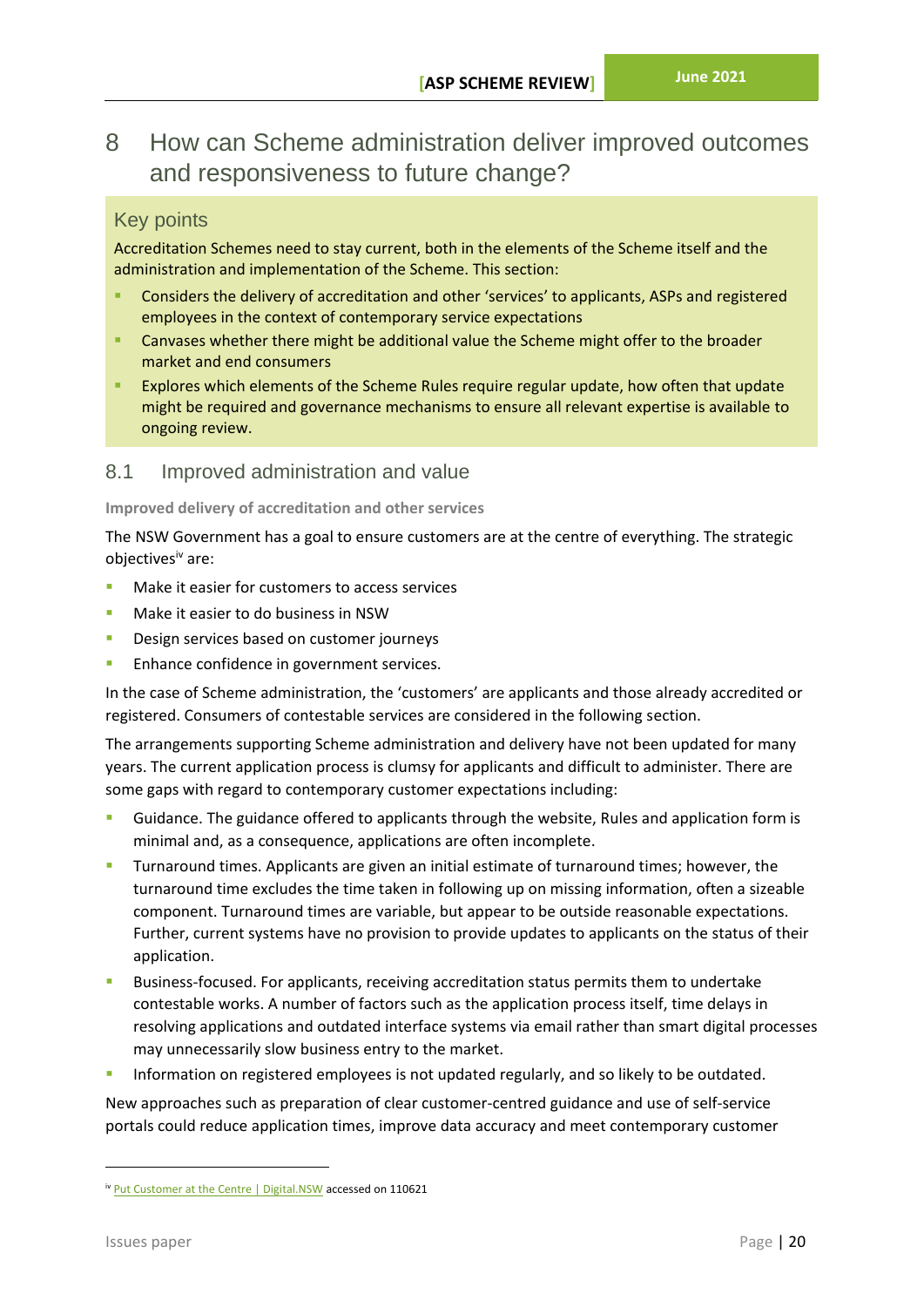service expectations, while supporting entry to the contestable services markets for businesses. Transitioning to this approach would require additional investment, but appears to have potential to significantly enhance the experience of Scheme users.

#### **Question:**

18. How can Scheme service delivery (e.g. guidance, system interface, timeframes) be improved for applicants as well as existing ASPs and registered employees?

#### **Improved value**

Scoping suggested a number of ways that changes in the Scheme might result in the delivery of greater value. Most of these have been canvassed in previous sections, but are summarised here.

| <b>Consumer</b><br>information               | Replacing the current practice of sharing ASPs with end consumers through a<br>static PDF, with limited searchability, with a dynamic searchable form including<br>locational capability would improve information access for consumers and likely<br>the ability of consumers to connect to appropriate ASPs. |
|----------------------------------------------|----------------------------------------------------------------------------------------------------------------------------------------------------------------------------------------------------------------------------------------------------------------------------------------------------------------|
| <b>Market</b><br>shaping                     | A regular update on industry change and direction could provide guidance to<br>trainers on training needs and drive market entrants to meet specific gaps. This<br>might extend to interventions for locations or classes where there are currently<br>thin markets.                                           |
| <b>Sharing</b><br>performance<br>information | A means of capturing and sharing the performance information that each DNSP<br>collects on ASPs, such as suspensions, could assist other DNSPs in managing<br>performance and possibly consumers in understanding the performance of<br>registered employees and ASPs.                                         |

#### **Questions:**

19. How could the Scheme deliver better value for a) DNSPs b) the broader ASP market and c) end consumers?

20. Which approaches are most important?

**Investment in Scheme improvements**

The Scheme is currently funded on a cost-recovery basis, through fees. The scoping identified strong support for enhanced operations. Any potential Scheme improvements would require additional resourcing, noting the importance of proportionality in balancing Scheme adequacy with cost of operations.

#### **Questions:**

21. What is the best approach to fund Scheme enhancements within a cost-recovery framework?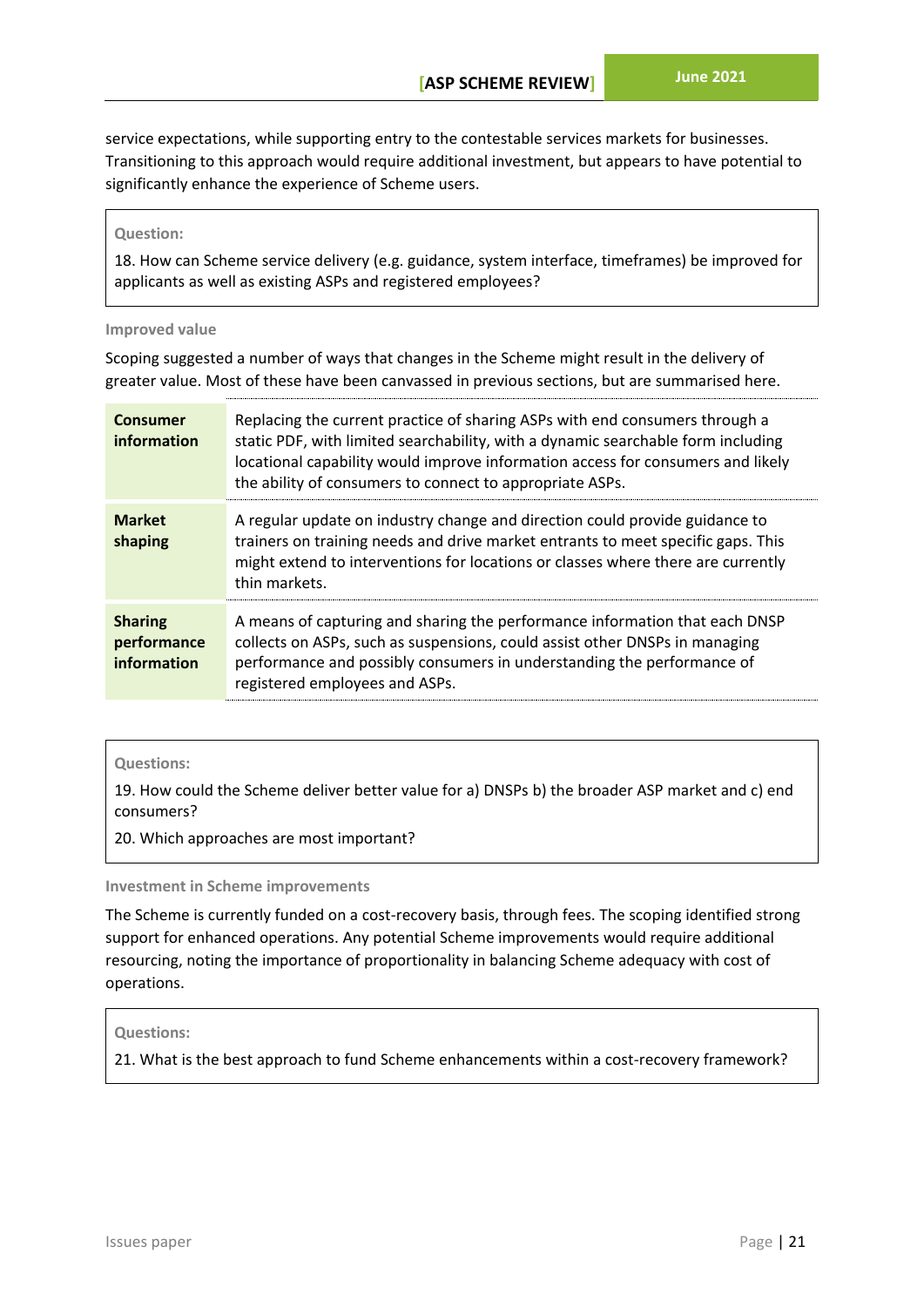## <span id="page-28-0"></span>8.2 Responsiveness to change

**The need for regular update of the Scheme Rules**

The need for change in elements of the Scheme, such as the definition of contestable works and the training requirements necessary to establish competence, has already been raised. Underlying this is a need to maintain currency of the Scheme, through regular review.

Scoping suggests that the following elements emerged require regular review:

| <b>Training</b><br>requirements             | A significant update in training requirements to match current offering and<br>industry need is required in the short term. A regular review of training offerings<br>can also anticipate industry changes and provide guidance to the market on<br>expectations.<br>Possible frequency: Biennial review |
|---------------------------------------------|----------------------------------------------------------------------------------------------------------------------------------------------------------------------------------------------------------------------------------------------------------------------------------------------------------|
| <b>Categories of</b><br>work                | A significant update in categories of work is required in the short term. Issues that<br>have arisen across the last decade suggest that the Scheme categories will also<br>require amendment into the future as work types and methods change.<br>Possible frequency: Biennial review                   |
| <b>Relevant</b><br>number of<br>inspections | The removal of metering has meant the number of inspections required to provide<br>evidence for improved grading is now hard to achieve.<br>Possible frequency: ad hoc, in response to factors affecting volume                                                                                          |
| <b>Fees</b>                                 | The Scheme needs to operate on a cost-recovery basis. Fees should be updated<br>regularly to ensure they cover the cost of administration. An indexation guide such<br>as building CPI could establish a transparent mechanism for fee increases.<br>Possibly frequency: Annual review                   |

#### **A consultative mechanism for review**

The nature of the elements to be reviewed requires targeted industry input. Stakeholders suggested that there could be a consultative governance forum that brought together those with specific expertise in training and works to provide expert input to reviews. This could be an *ad hoc* forum established for each review, or an ongoing advisory entity.

#### **Questions:**

- 22. Which elements require review and how often?
- 23. What kind of advisory arrangements would ensure appropriate expert input?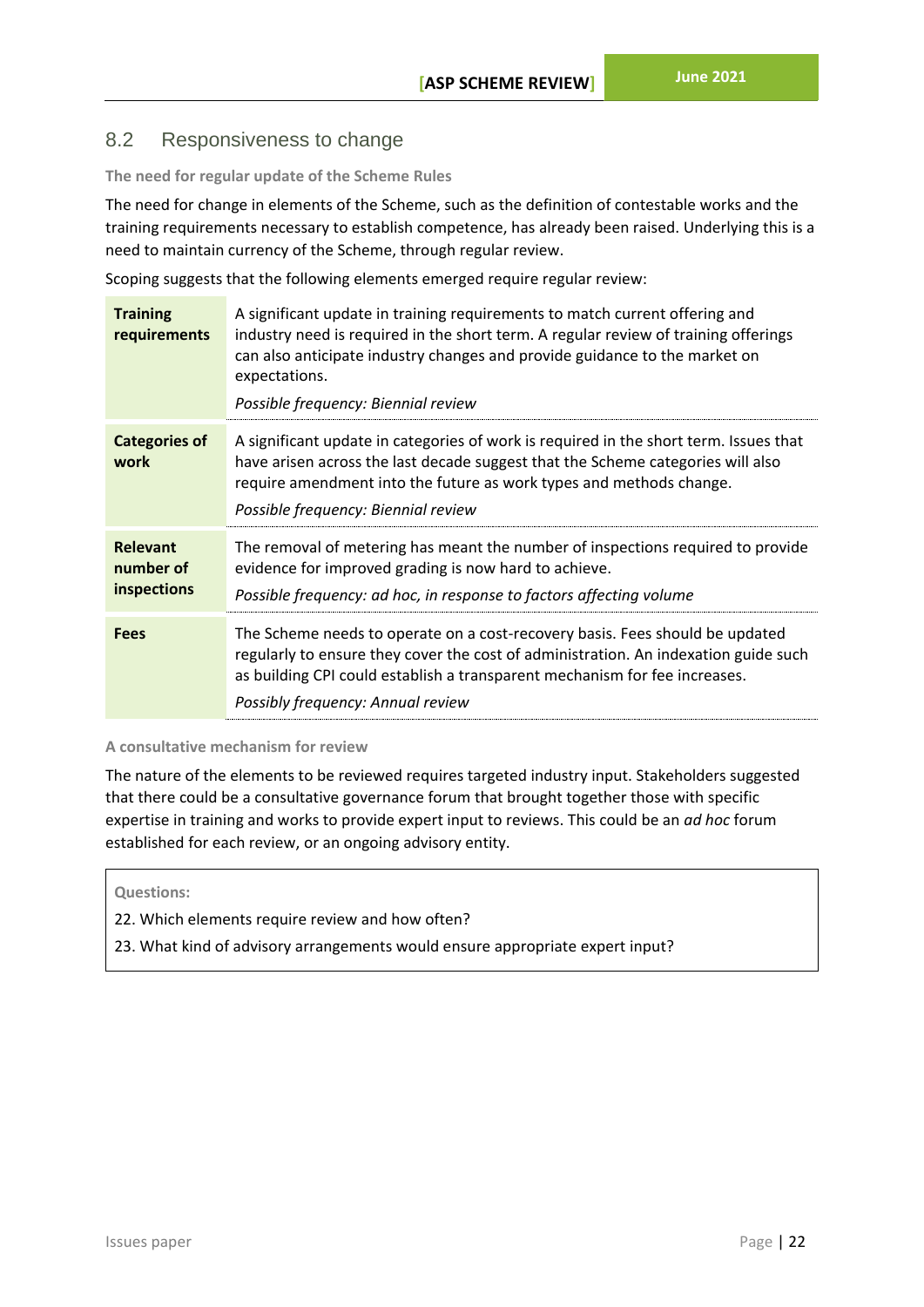# <span id="page-29-0"></span>9 A continued need for the Scheme?

## <span id="page-29-1"></span>Key points

This section explores whether there a continued need for the ASP Scheme, given the size of the contestable market, alignment with NSW Government policy objectives and stakeholder perspectives.

Best practice regulation supports the regular review of the continued need for regulation. Of particular concern are considerations such as:

- Whether there is still a problem of sufficient size or scope and a case for government action
- An ongoing alignment with government policy objectives
- That regulation remains the most feasible approach to manage the problem.

The review needs to establish a case that ongoing regulation via the Scheme is the best option and, if it is the best option, how might the Scheme be improved to meet expectations.

## **The size of the contestable service market is bigger than ever**

The 'problem' being addressed by the ASP Scheme is assurance around delivery of network connection services to consumers in a manner that both protects the network assets and offers fast and well-priced access to consumers. While there have been many changes to the market since the Scheme's establishment in the mid-1990s and the last review in 2010, there is still evidence that this issue remains. At the time of the 2010 review, value of contestable works was estimated at \$300 million. Information on the current value of contestable works undertaken is held by DNSPs and is not publicly available; however, discussions with DNSPs suggest the value may now be approaching \$1 billion.

## **Continued alignment with policy objectives**

The Scheme was established at a time when connection services were offered only through monopoly distributors. The creation of a viable market for competitive service provision remains a priority in the current policy environment.

## **Stakeholder perspectives suggest support for the Scheme's continuation**

Scoping consultations identified strong support for the Scheme framework, albeit with some reservations about some design and implementation elements. While scoping suggested a range of areas for improvement, stakeholders agreed that the Scheme was, in the main, delivering on its objectives and offering value.

## **Questions:**

24. Is the Scheme still necessary and why?

25. Should the Scheme be delivered through a mechanism other than Government?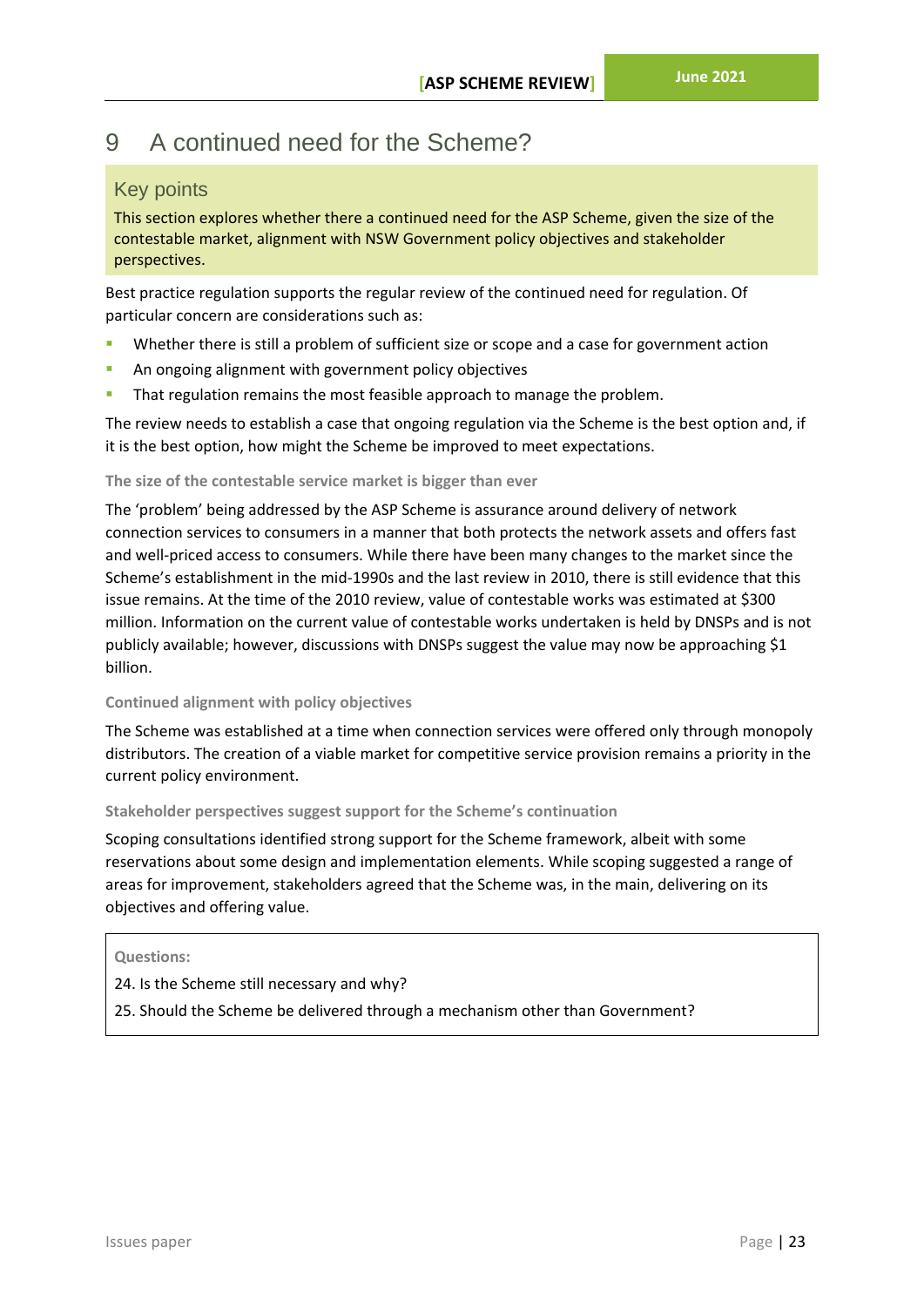# <span id="page-30-0"></span>10 Next steps

We are asking for comment from the sector and the community about the ASP Scheme in response to this paper. The key steps are:

| <b>Step</b>                                       | <b>Activity</b>                                                     | <b>Who</b>     | <b>Estimated end date</b> |
|---------------------------------------------------|---------------------------------------------------------------------|----------------|---------------------------|
| <b>Consultation 1-Issues</b><br>Paper             | Comment on this Issues<br>Paper                                     | Sector/public  | 6 August 2021             |
| <b>Review and develop</b><br>proposed options     | Summarise submissions and<br>develop a Position Paper on<br>options | <b>DPIE</b>    |                           |
| <b>Consultation 2-Position</b><br>Paper           | <b>Comment on Position Paper</b>                                    | Sector/ public | October/November<br>2021  |
| <b>Final Report and</b><br><b>Recommendations</b> | Summarise responses and<br>make recommendations                     | <b>DPIF</b>    | End 2021/early 2022       |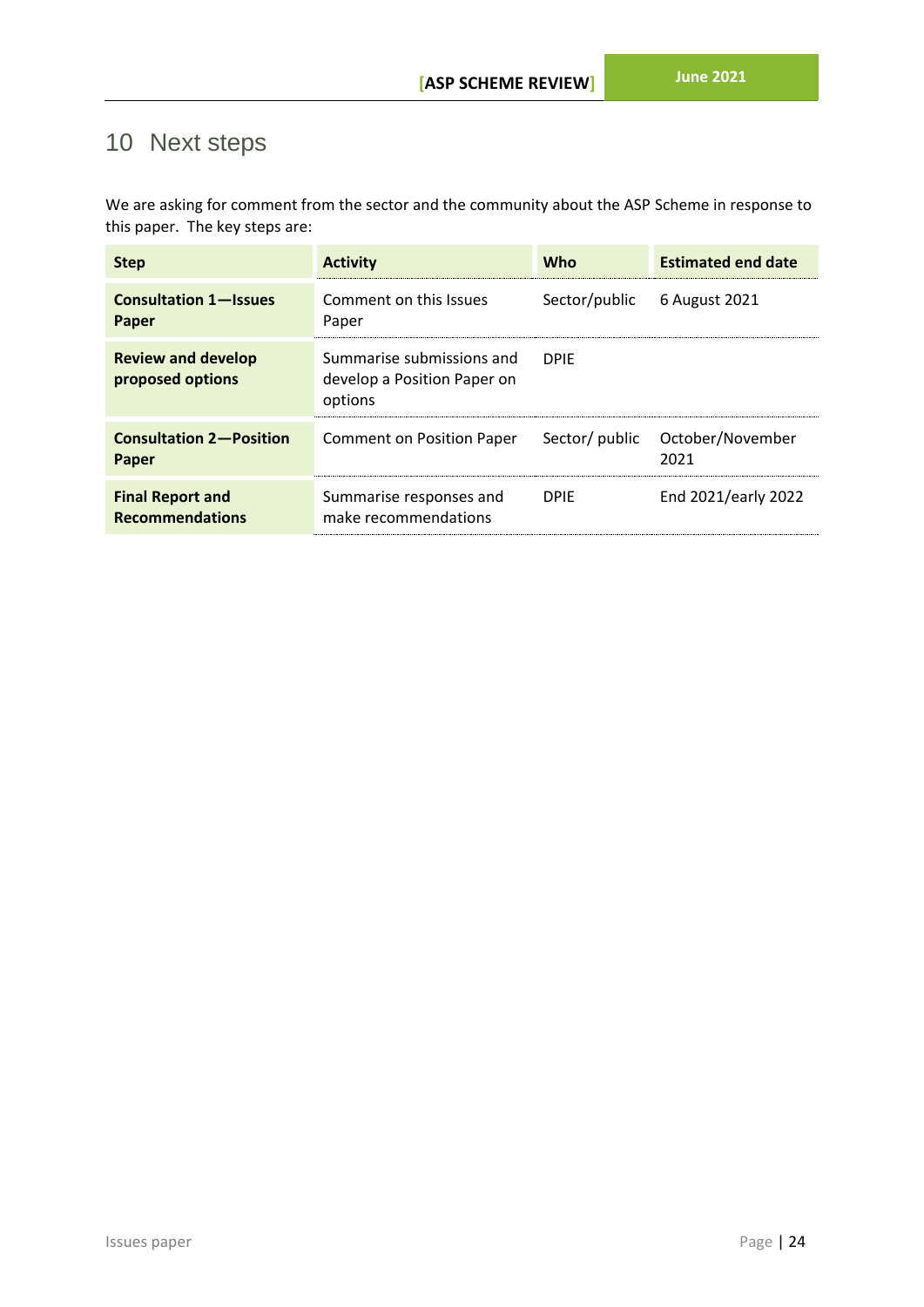# <span id="page-31-0"></span>Appendix 1. Overview of the NSW electricity industry

In NSW, the electricity industry has four elements:

- **Generation**: Electricity generators own or control generating systems that change raw energy into electricity at power stations. Generators operate in the competitive wholesale National Electricity Market (NEM)
- **Transmission**: The NSW Transmission Operator Transgrid operates the high voltage grid interconnecting the generators and Bulk Supply Points to the distribution networks
- **E** Distribution: Distribution Network Service Providers (DNSPs) own or control the systems (poles, wires, cables and substations) that move electricity from transmission Bulk Supply Points to where it is used by businesses and households. The NSW Government licences DNSPs to operate as monopoly providers in defined geographic locations.
- **Retail:** Suppliers purchase electricity from electricity generators in the NEM and compete to sell electricity to businesses and households.

The **electricity distribution network** in NSW is managed by three DNSPs:

- Ausgrid: Provides services to 1.8 million customers across the Hunter, Central Coast, Northern Sydney, Sydney CBD, Eastern Sydney, Inner Western Sydney and the Sutherland Shire through its network of substations, powerlines, underground cables and power poles.
- **Endeavour Energy:** Covers Western Sydney, the Blue Mountains, Lithgow, Wollongong, and the Illawarra and Shoalhaven regions, supplying energy to more than 1 million customers through its network of 202 major substations and 32,600 distribution substations, and 60,600 kilometres of underground and overhead cables.
- **Essential Energy**: Provides services to more than 860,000 customers across 95% of regional NSW and parts of Southern Queensland, managing a network of 183,000 km of powerlines.

Within the electricity distribution network, Accredited Service Providers (ASPs) are accredited companies or sole traders that provide contestable network services to consumers. These consumers include businesses, households and major project developers.

Other key stakeholders in the NSW electricity distribution industry include Safe Work NSW, the Independent Pricing and Regulatory Tribunal (IPART), the National Electrical Contractors Association (NECA), the Electrical Trades Union and other worker representatives.

## NSW regulatory components

#### **Legislation and Regulation**

The *[Electricity Supply Act 1995 \(NSW\)](https://legislation.nsw.gov.au/view/html/inforce/current/act-1995-094)* **(the Act)** sets the framework for regulating the supply of electricity in the retail market and the transmission and distribution of electricity. A key aim of the Act is to promote consumer choice and competition in the supply of electricity, while ensuring appropriate safeguards for consumers, personnel working on the network, and the network itself. Ensuring the network is safe and efficient is a primary objective of the Act and regulations.

Part 3 Division 4 of the Act enables consumer choice in customer connection services and establishes these as contestable network services. In order to provide appropriate safeguards, Section 31A of the Act requires any person performing contestable network services to be accredited. The accreditation requirements that ensure only competent providers undertake works on the network are set out in the *Electricity Supply (Safety and Network Management) Regulation 2014* (the Regulation).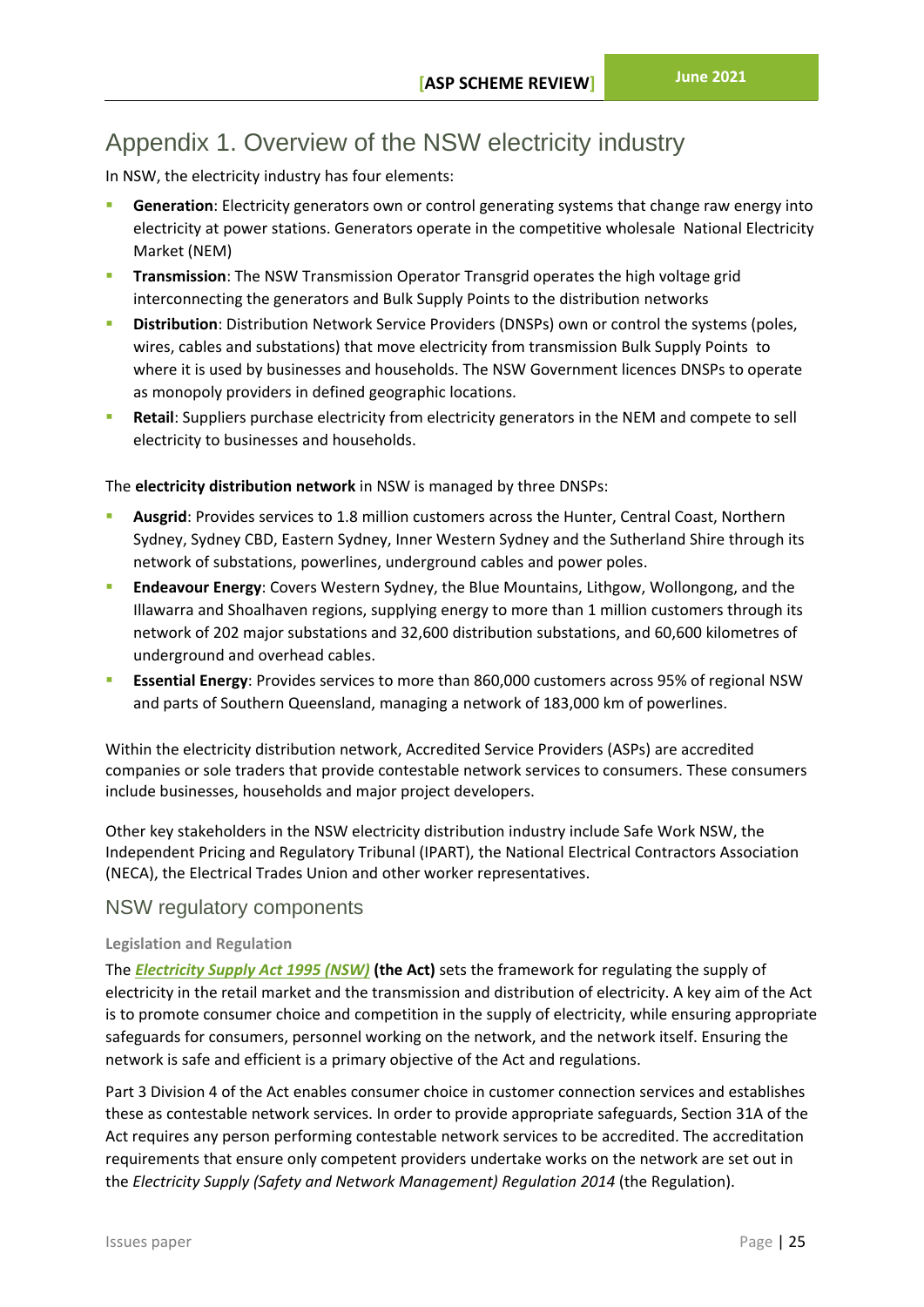The Regulation identifies the high-level accreditation procedures, enables review of decisions, requires the Secretary to make available a list of accredited service providers, and allows for the Minister to make Scheme Rules**.** The Regulation requires the Secretary to be satisfied that an applicant for accreditation is a fit and proper person and competent to undertake contestable services in the class for which they've applied in order to accredit the applicant. The Secretary may refuse accreditation if the person is not found to be competent, if the applicant has failed to comply with conditions of accreditation previously, or if the applicant's current or previous accreditation was suspended or cancelled.

Some network services, including maintenance and augmentation not directly paid for by individual consumers, have remained as regulated monopoly services carried out by DNSPs. The Australian Energy Regulator (AER) requires DNSPs providing chargeable connection services to consumers directly and competing with ASPs to ring-fence those operations within their organisation.

#### **National regulatory environment**

The **[Australian Energy Regulator](https://www.aer.gov.au/networks-pipelines)** (AER) is responsible for DNSP economic regulation. The **[National](https://www.aemc.gov.au/regulation/energy-rules/national-electricity-rules/current)  [Electricity Law and Rules](https://www.aemc.gov.au/regulation/energy-rules/national-electricity-rules/current)** set out the role of the AER and establish the regulatory framework for electricity networks. AER assesses the revenue requirements of regulated network entities on a regular basis (usually every 5 years). The assessment considers operational and capital expenditure, maintenance requirements, depreciation and liabilities, and the need to provide a commercial return on capital. The AER then sets a cap on the revenues and prices that a network can earn and charge during the subsequent period.

#### **ASP Scheme documents**

The Department of Planning, Industry, and Environment manages and administers the ASP Scheme in accordance with the Act, the Regulations, and the **[Scheme Rules](https://energy.nsw.gov.au/sites/default/files/2018-09/ASP-Scheme-Rules_December2017.pdf)**. The Regulation states that Scheme Rules may provide the:

- Classes of contestable services in respect of which a person may be accredited.
- Eligibility requirements for an accreditation or for renewal of an accreditation (including any qualifications, experience and training required for an accreditation)
- **E** Means by which a person applying for an accreditation or renewal of an accreditation can give evidence of his or her eligibility for accreditation or renewal
- Fees required for an application for, or renewal of, an accreditation.

The Scheme Rules, last updated in December 2017, outline:

- Conditions of accreditation
- **Eligibility requirements**
- The contestable services that can be performed by ASPs under specified levels and classes of accreditation
- The requirement to register personnel with appropriate qualifications who will be performing works on or near the network
- Criteria for grading ASPs
- The application and renewal process
- **·** The process for seeking a review of a decision.

The [Energy NSW](https://energy.nsw.gov.au/government-and-regulation/legislative-and-regulatory-requirements/asp-scheme-and-contestable-works) and Department of Planning, Industry and Environment (DPIE) website provides information on the ASP Scheme, application forms, training contacts and a list of ASPs.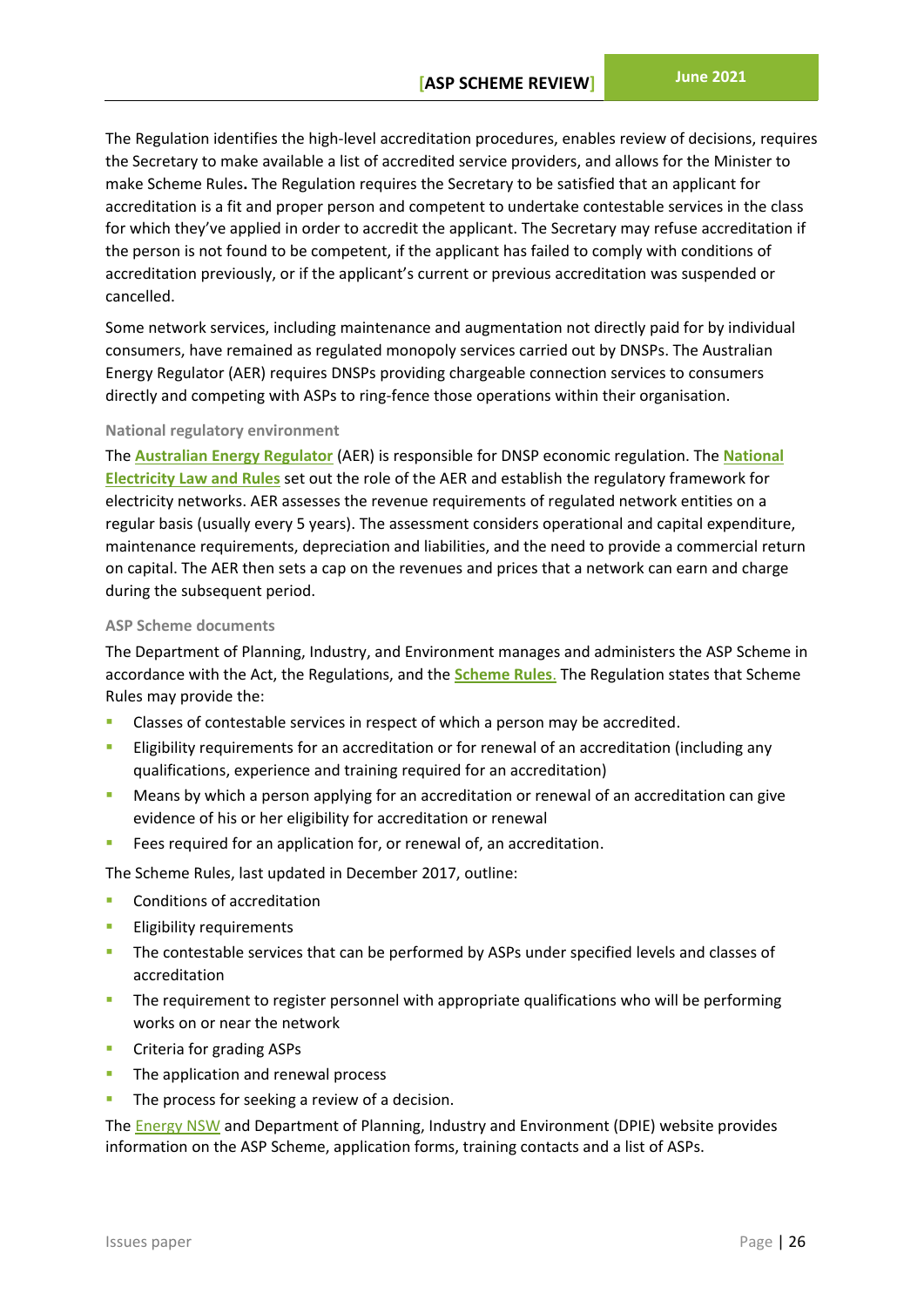#### **Former Code of Practice for Contestable Works**

A **Code of Practice for Contestable Works** was previously in place that identified the principles that underpinned contestability and consumer choice, detailed the type of work that was contestable, and outlined the responsibilities of different parties in the distribution network. While the Code outlined responsibilities of the Scheme administrator (DPIE), ASPs, consumers, and DNSPs, it was only directly binding on DNSPs. The requirements of the Code on other parties were enforced in ASP Scheme documents and individual contracts between ASPs and consumers.

## Accreditation Scheme

#### **Purpose of the Scheme**

The ASP Scheme accredits providers who undertake contestable network services on behalf of consumers on the electricity distribution networks to which the *Electricity Supply Act* applies, including the distribution networks operated by Ausgrid, Endeavour Energy, and Essential Energy. The purposes of the Scheme are to:

- ensure only competent providers perform safe work on the network in compliance with prescribed standards
- to promote competition and consumer choice
- to maintain the safety and reliability of the distribution networks.

The ASP Scheme aims to improve efficiencies in the process for ASPs and DNSPs by accrediting competent entities to provide contestable services on electricity distribution networks. In order to be accredited, the Scheme Rules require ASPs to employ personnel or subcontractors with appropriate qualifications. The Scheme Rules require these individuals to be registered with the Scheme and sets out the qualifications required for each level and class. ASPs may then seek accreditation in the levels and classes for which registered personnel hold the specified qualifications.

In order to support consumer choice and contestability, DPIE publishes a list of all ASPs; their relevant level, classes, and grade; and their contact details.

#### **History of the ASP Scheme**

The Scheme was originally established in 1997 by the former peak body for DNSPs, the Electricity Association of NSW (EANSW). DNSPs funded the Scheme, which was operated at arm's length and provided elements of capacity building and performance management. In 2001, the Scheme was transferred to the NSW Government. Subsequently operation was funded on a cost recovery basis.

## Operation of the ASP Scheme

The Scheme Rules currently define contestable network services in 3 levels:

- Level 1: Construction of network assets
- Level 2: Service work and connection services
- Level 3: Design of network assets

There are more than 1,800 ASPs in NSW. The table below shows the number of ASPs and their accreditation details.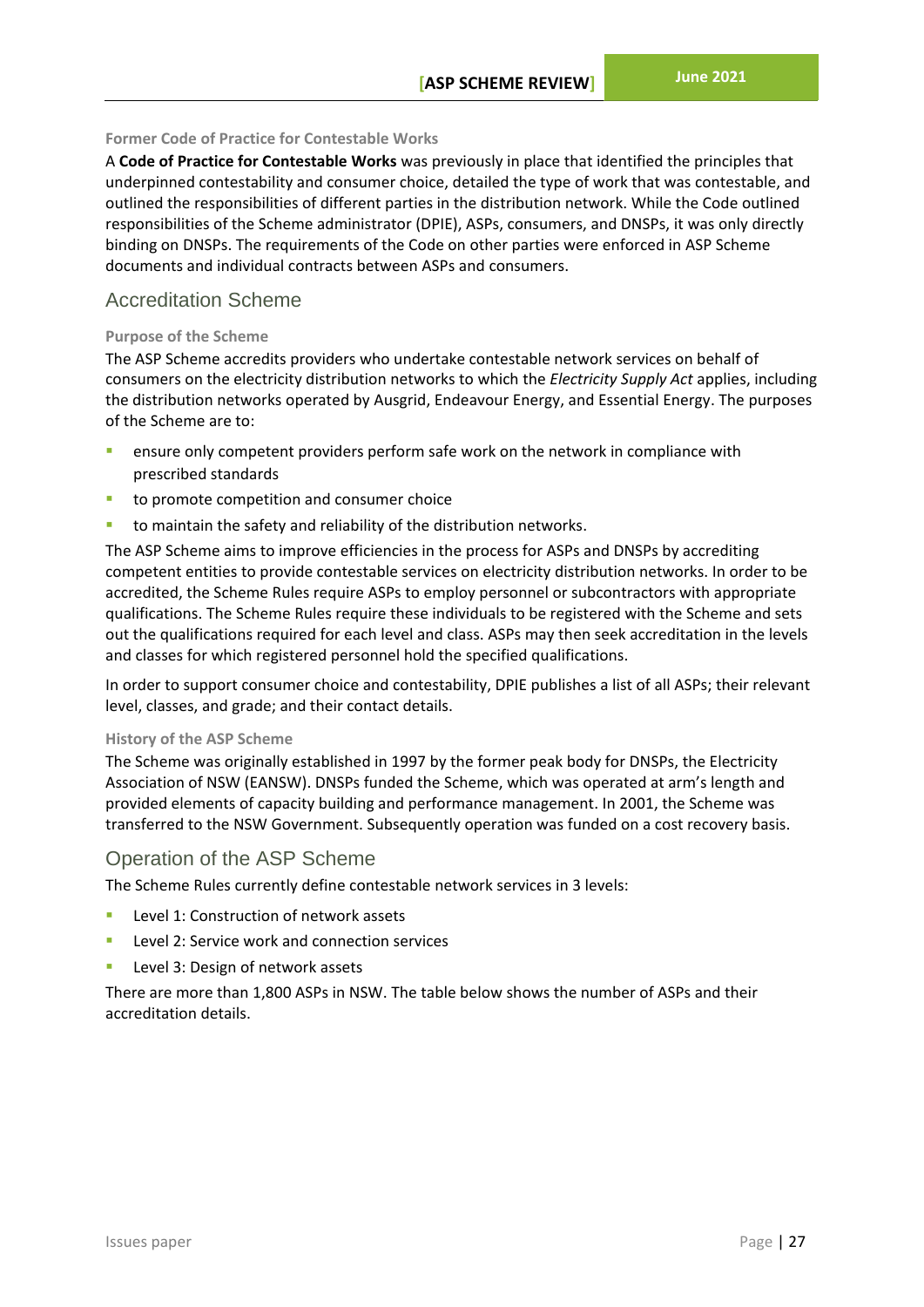#### **Table 1. Numbers of ASPs by levels**

| Level of Accreditation                        | <b>Number of ASPs</b> |
|-----------------------------------------------|-----------------------|
| Level 1: Construction of network assets       | 224                   |
| Level 2: Service work and connection services | 1457                  |
| Level 3: Design of network assets             | 179                   |
| Total                                         | 1860                  |

The value of work completed in NSW by ASPs across all three DNSPs is estimated to be approaching \$1 billion per annum.

## Applying for accreditation

Contestable network services currently defined in the Scheme Rules include:

- **■** Underground and overhead services
- Service equipment
- Transformers
- **Switchgear**
- **Protection Equipment**
- Augmentation
- Design.

The Scheme Rules set out a matrix of Levels and Classes of ASPs according to the type and complexity of services to be provided.

#### **Table 2. Levels and Classes of Accreditation**

| Level<br><b>Class</b>     | Level 1: Construction of<br>network assets | Level 2: Service work/<br>connection services                                                         | Level 3: Design of<br>network services  |
|---------------------------|--------------------------------------------|-------------------------------------------------------------------------------------------------------|-----------------------------------------|
| $\mathbf{A}$              | Overhead                                   | Disconnect and Reconnect                                                                              | Overhead electricity<br>reticulation    |
| B                         | Underground paper lead<br>and Polymeric    | Underground service conductor                                                                         | Underground electricity<br>reticulation |
|                           | Underground polymeric<br>only              | Overhead service conductors                                                                           |                                         |
| D                         | N/A                                        | <b>Energising Network Operator</b><br>service equipment including<br>service protection devices/fuses |                                         |
| $\boldsymbol{\mathsf{x}}$ | Non-electrically qualified                 | Non-electrically qualified                                                                            |                                         |

## **Grading**

All ASPs are graded at the time of application. Grading determines the inspection fees ASPs pay to the DNSPs to inspect their work, as well as how many inspections are required. Inspection fees are set by the AER in the relevant price schedule for each DNSP. For example, the approved Level 2 ASP inspection fees for each Notice of Service Work for Essential Energy at April 2021 were:

- Grade A: \$46.49
- Grade B: \$78.10
- Grade C: \$223.14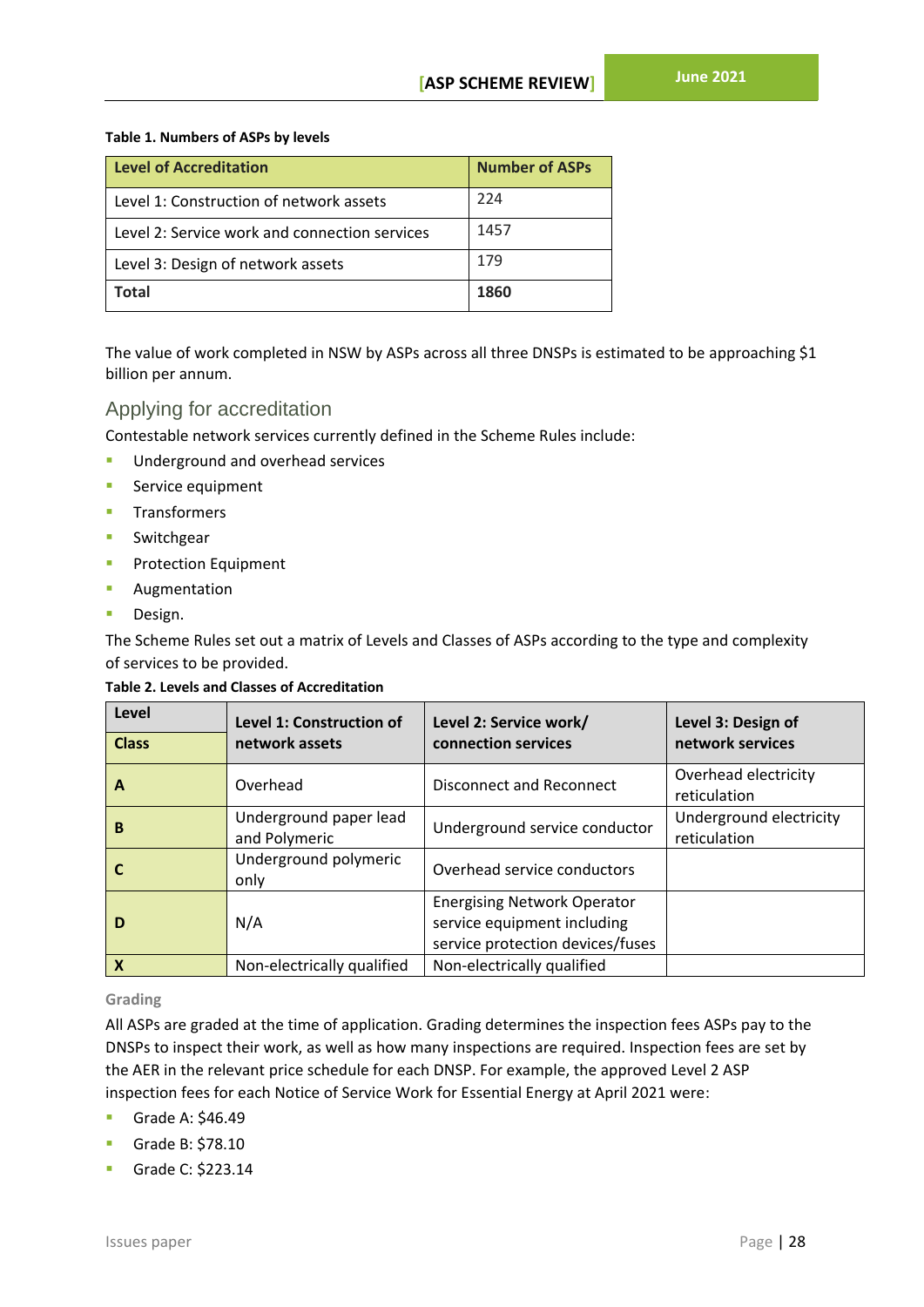All work done by Level 1 ASPs is inspected during construction or installation and prior to connection due to the impact of the works on the network. For Level 2 ASPs undertaking work that represents a lower potential risk to the network, a sliding scale of inspections applies:

- Grade A: 1 in 25 services must be inspected
- Grade B: 1 in 5 services must be inspected
- Grade C: 1 in 1 services must be inspected.

ASPs may apply for regrading on the basis of performance. The Scheme administrator will seek advice from DNSPs on the number of inspections and defects in order to determine eligibility for a higher grade.

## Eligibility requirements

Any person or company may apply for accreditation. In order to be accredited to carry out these services, the Scheme Rules require providers to have:

- Appropriately qualified staff who register with the Scheme
- Specified insurances
- Specified management systems in place: WH&S, business processes, environmental management, resource management, and performance management.

#### **Capability and qualifications**

Applicants for accreditation must demonstrate they have appropriately trained personnel with qualifications in the levels and classes for which they are seeking to be accredited. All Level 1 and Level 1 ASPs must register personnel who are intending to work on or near the electricity distribution network. Separately, DNSPs require personnel to be registered prior to authorising them to work on their network.

#### **Insurance**

Applicants for accreditation or renewal must demonstrate they hold appropriate insurances:

- Level 1: Public/products liability insurance \$20m
- Level 2: Public/products liability insurance \$10m
- Level 3: Public/products liability insurance \$10m and public indemnity insurance for \$2 million

The Scheme Rules require that public and products liability insurance certificates must note DNSP interests.

#### **Management Systems**

Applicants must demonstrate they have management systems in place that are appropriate for the level and class of works for which they are seeking to be accredited. Applicants seeking Level 1 accreditation must demonstrate access to appropriate equipment, and demonstrate quality, health, safety and environmental management systems are in place. Level 1 applicants must also demonstrate appropriate contract management systems are in place where they engage subcontractors.

Applicants seeking Level 3 accreditation must demonstrate appropriate systems for the Level 3 works, including professional association membership or experience requirements and be able to demonstrate that they have knowledge of the various network standards and specifications.

Reflecting the nature of the work undertaken by Level 1 ASPs, DPIE engages independent assessors with extensive industry experience to assess the suitability of Level 1 applicants and to provide advice on the suitability of their management systems. The assessor undertakes a site visit and submits a report that provides the basis of determining eligibility and grading for all Level 1 applicants.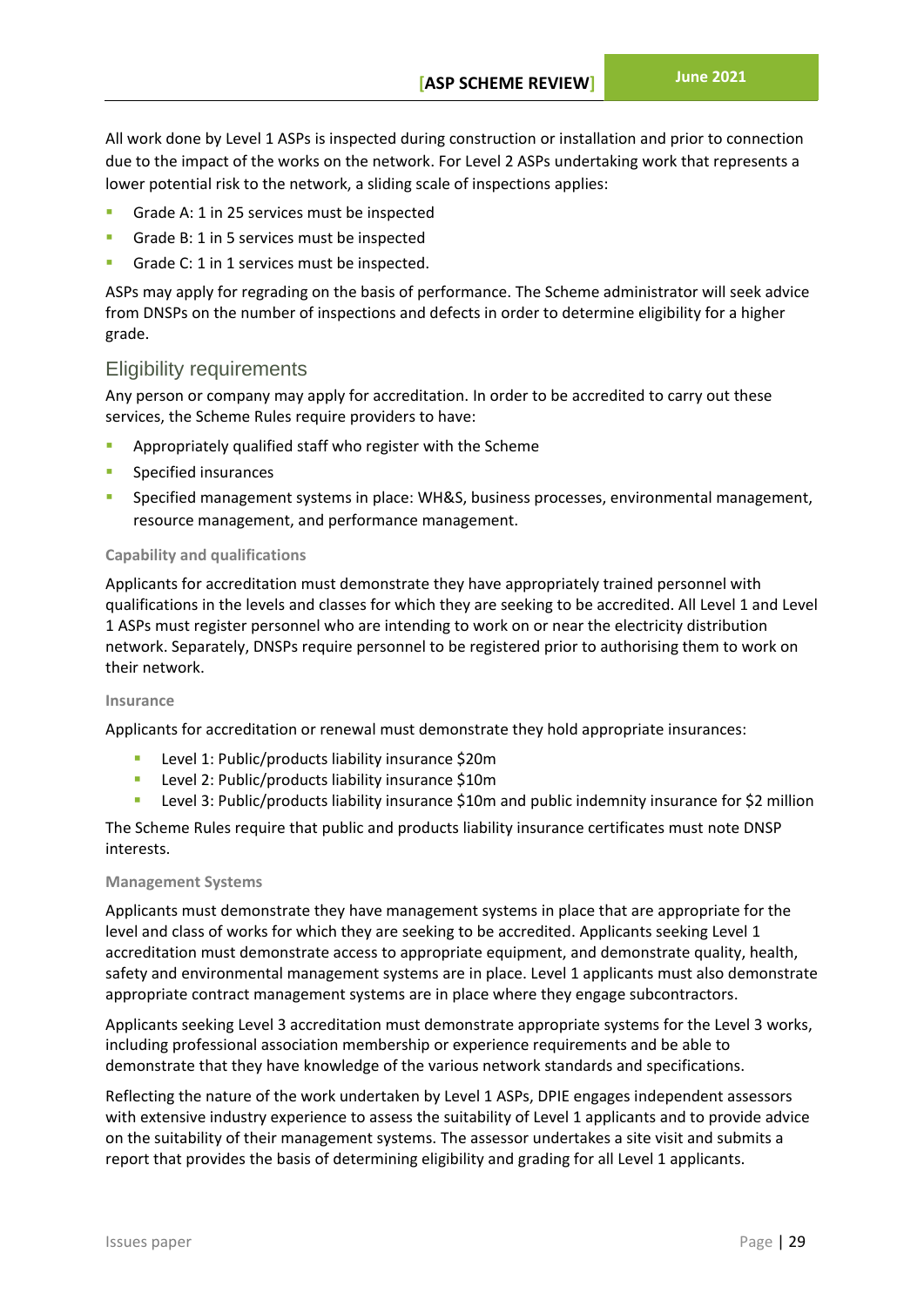Level 2 and 3 applications are subject to a desktop assessment, reflecting the lower risks associated with this work.

#### **Application Fee**

The ASP Scheme operates on a cost recovery and user pays basis. Applicants must lodge the appropriate application form provided by DPIE with supporting materials information and the required fee.

#### **Table 3. Application Fees (inclusive of GST)**

| <b>Application type</b>        | Level 1 | Level 2 | Level 3 |
|--------------------------------|---------|---------|---------|
| New accreditation              | \$1,979 | \$411   | \$468   |
| Renewal                        | \$293   | \$293   | \$293   |
| Registration (for 5 personnel) | \$195   | \$195   | \$195   |
| Regrading                      | \$1,580 | \$195   | N/A     |
| <b>Additional class</b>        | \$1,624 | N/A     | N/A     |

The application form sets out the conditions of accreditation and requires applicants to declare their compliance with terms and conditions.

Once accredited, ASPs must apply for annual renewal. Applications for renewal must be accompanied with the appropriate fee, evidence of having specified insurances in place, and confirmation that business entity remains the same.

## Investigations, cancellation, and review of decisions

#### **Investigations**

DNSPs provide information to DPIE following serious breaches or incidents by an ASP or when a registered individual is suspended or has their authorisation withdrawn. This information is retained by DPIE and further investigations are undertaken if requested by the DNSP following their own investigation.

Following an investigation by DPIE, the Secretary may take a range of actions, including suspension, temporary downgrading, or cancellation. Although this occurs rarely, downgrading has a significant impact on ASPs as inspection fees increase if they are downgraded.

#### **Cancellation**

The Regulation allows for cancellation of accreditation where:

- The person is no longer competent to provide the relevant contestable service
- The person has been convicted of an offence under the *Electricity Supply Act 1995* or the *[Gas and](https://legislation.nsw.gov.au/view/html/inforce/current/act-2017-015)  [Electricity \(Consumer Safety\) Act 2017](https://legislation.nsw.gov.au/view/html/inforce/current/act-2017-015)* or their regulations
- The person received accreditation on the basis of false or misleading information or they failed to disclose or provide required information
- A condition of accreditation has been breached
- Any other grounds relating to the safety of the work carried out or to public safety.

Following cancellation, individuals associated with the former ASP may seek accreditation as a different legal entity subject to complying with Scheme conditions and eligibility requirements.